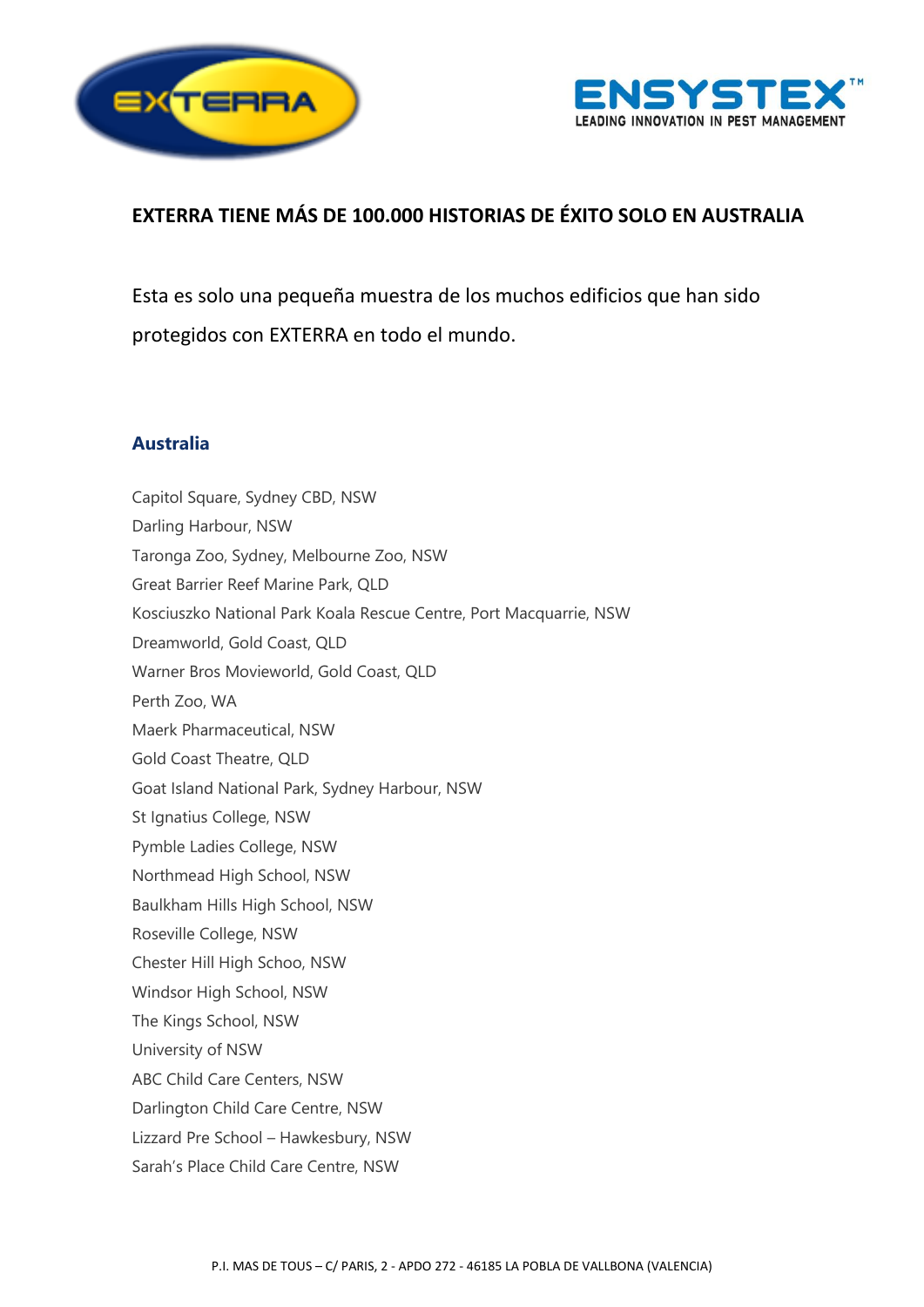



Wattlegrove Day Care Centre, NSW Uniting Church – Beecroft, Blacktown, & Parramatta, NSW St Pauls Church – Chatswood, NSW St Phillips Church – Manly, NSW St Agatha's Church – Castle Hill, NSW St Francis of Assissi Church, NSW Eronville Town Hall, NSW Blacktown Town Hall, NSW Parramatta Council Chambers, NSW Northmead Gospel Hall, NSW Willoughby Council Chambers, NSW Carlingford Medical Centre, NSW Kincaid Medical Centre – Wagga Wagga, NSW Baxter Health Care – Toongabbie, NSW Ella Community Centre – Haberfield, NSW Woodlands Nursing Home – Castle Hills, NSW RSL War Veterans Home & Hospice – Collaroy, NSW Queen Victoria Hospital – Picton, NSW Emu Plains Correction Centre, NSW Macquarie Arms Hotel – Windsor (Heritage Building) , NSW Wisemans Ferry Hotel (Heritage Building) , NSW Wombat Hotel – Young (Heritage Building) , NSW Luna Park (Amusement Park, Sydney Harbour Foreshore) , NSW Hobartville Racing Stud, NSW Liverpool City Council – 3 Heritage Homesteads, NSW National Maritme Museum, Darling Harbour, NSW Manly Wharf, NSW Woolwich Wharf, NSW Cabarita Wharf, NSW Fox Studios, NSW Steam Vessel – Proclaim – Sydney Harbour, NSW Pier 1- Millers Point, Sydney Harbour, NSW Scheyville National Park, NSW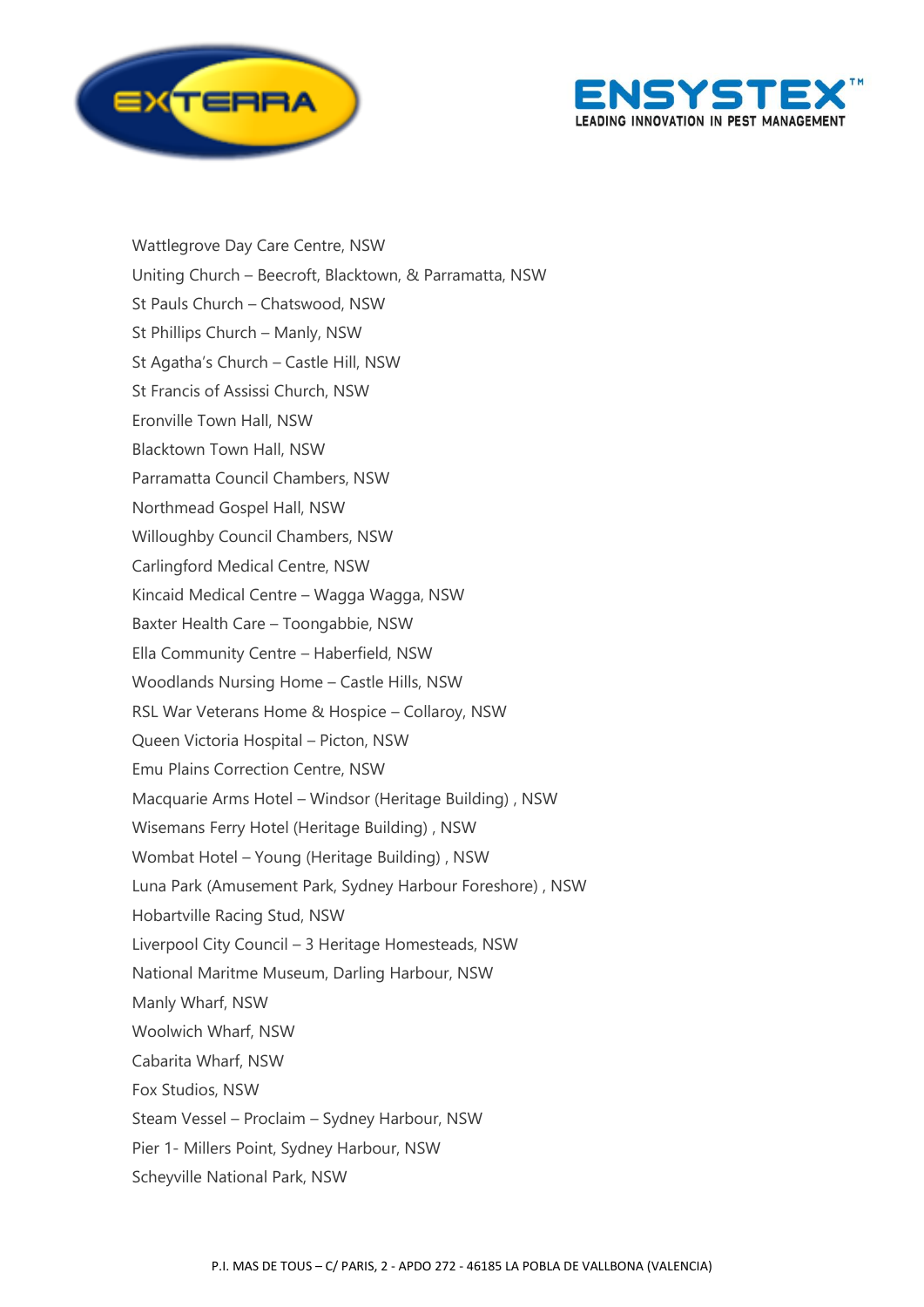



Government House – Macquarie St, NSW Nana Glen Primary School, NSW Sandy Beach Public School, NSW Islington Public School, NSW Belmont High School, NSW T.A.F.E. Belmont, NSW Department of Housing – Osprey Villas – Nambucca Heads, NSW Newcastle Regional Museum, NSW Pucca Bucca Lodge (Heritage Building) – Mudgee, NSW Newcastle University, NSW Moonshadow Cruises (Tourist Cruise Boat) – Newcastle, NSW Lake Macquarie Cruises (Tourist Cruise Boat) – Lake Macquarie, NSW Cambridge Hotel – Newcastle, NSW Civic Complex (Heritage Listed) – Newcastle, NSW Jesmond Nursing Home – NSW Coca-Cola, WA Fremantle Prison, WA Great Southern Technical and Further Education College, WA Mount Barker Primary School, WA University of Western Australia, WA Curtin University, WA University of Western Australia Geraldton campus, WA Yale Private School, WA Catholic Church – Geraldton, WA Anglican Church- Geraldton, WA Royal Perth Hospital , WA Swan Districts Hospital, WA WA Art Gallery, WA City of Swan Heritage buildings Guildford, WA Education Centre Albany (Heritage site) , WA Chiverton Museum, WA Department of Housing and Works, WA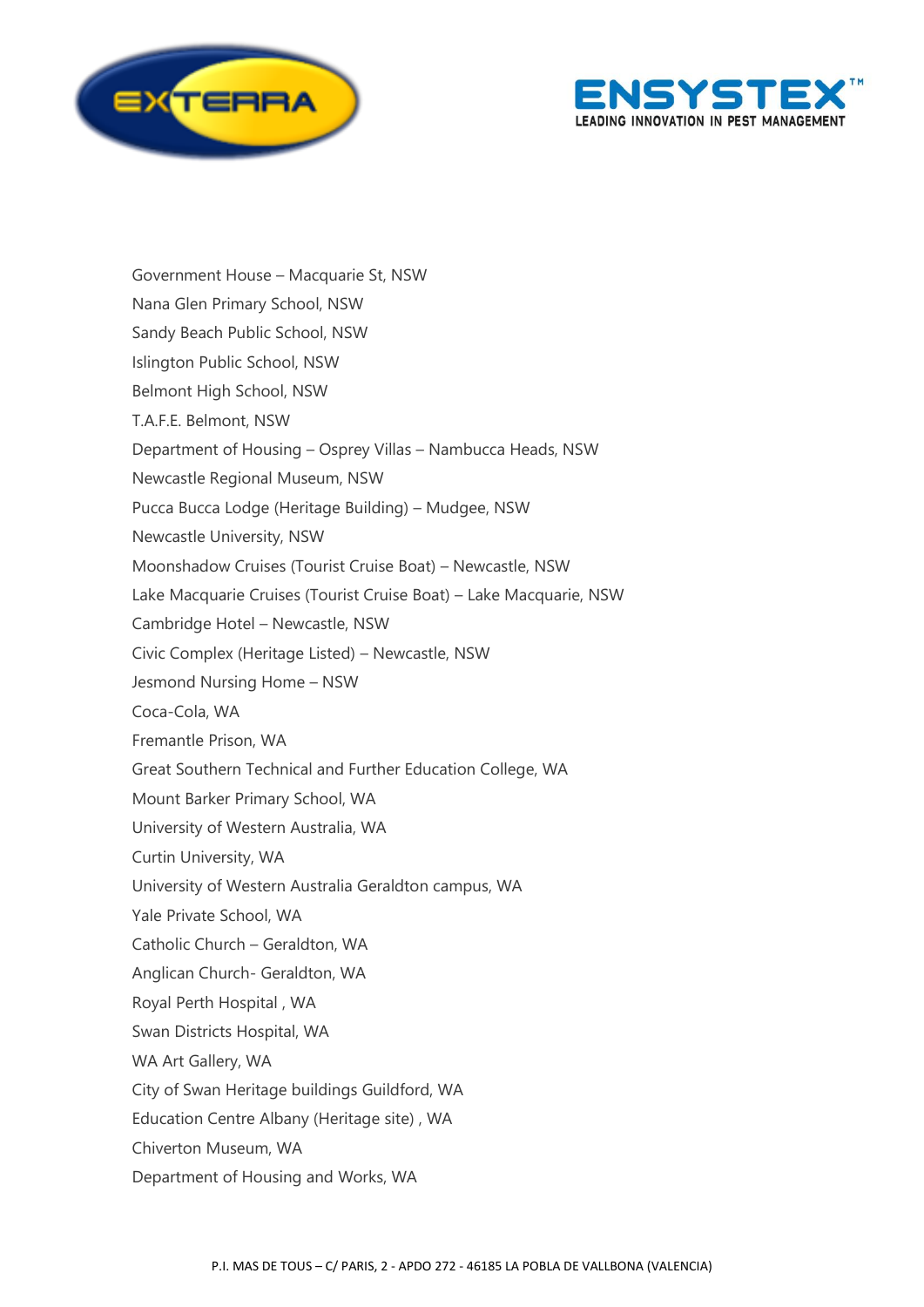



Pardalup Prison (Great Southern Correctional Services) , WA All properties managed by the State Department of Housing and Works – Western Property, WA Albany Port, WA Albany Port Authority, WA Department of Environment & Conservation – Monkey Mia Dolphin Resort, WA Shire of Mingenew, WA Shire of Cue, WA Perth Town Hall, WA Boddington Gold Mine, WA Geraldton Basketball Association, WA Shark Bay Supermarket, WA Coca-Cola Amatil, WA Swan Brewery, WA Channel 10, WA Houghton's Wines, WA Sheraton Hotel Perth, WA Blue Care-Aged Care Services, QLD Princess Theatre Brisbane (heritage listed), QLD Wynumn State Primary School, QLD St Mary's Catholic Primary School, Bundaberg, QLD Q Rail, QLD Technical and Further Education College of Toowomba (heritage listed), QLD Currumbin Wildlife Sanctuary, QLD Benowa State Primary School, QLD Trinity Lithuanian College, QLD Saint Peters College, QLD Samsung Head Office (Brisbane) , QLD Oxenford Medical Centre, QLD Station Pier (Trans-Tasman Ferry, largest pier in Australia), Port Melbourne, VIC Avenel Primary School, VIC Beechworth Primary School, VIC Burbank Primary School – Reservoir, VIC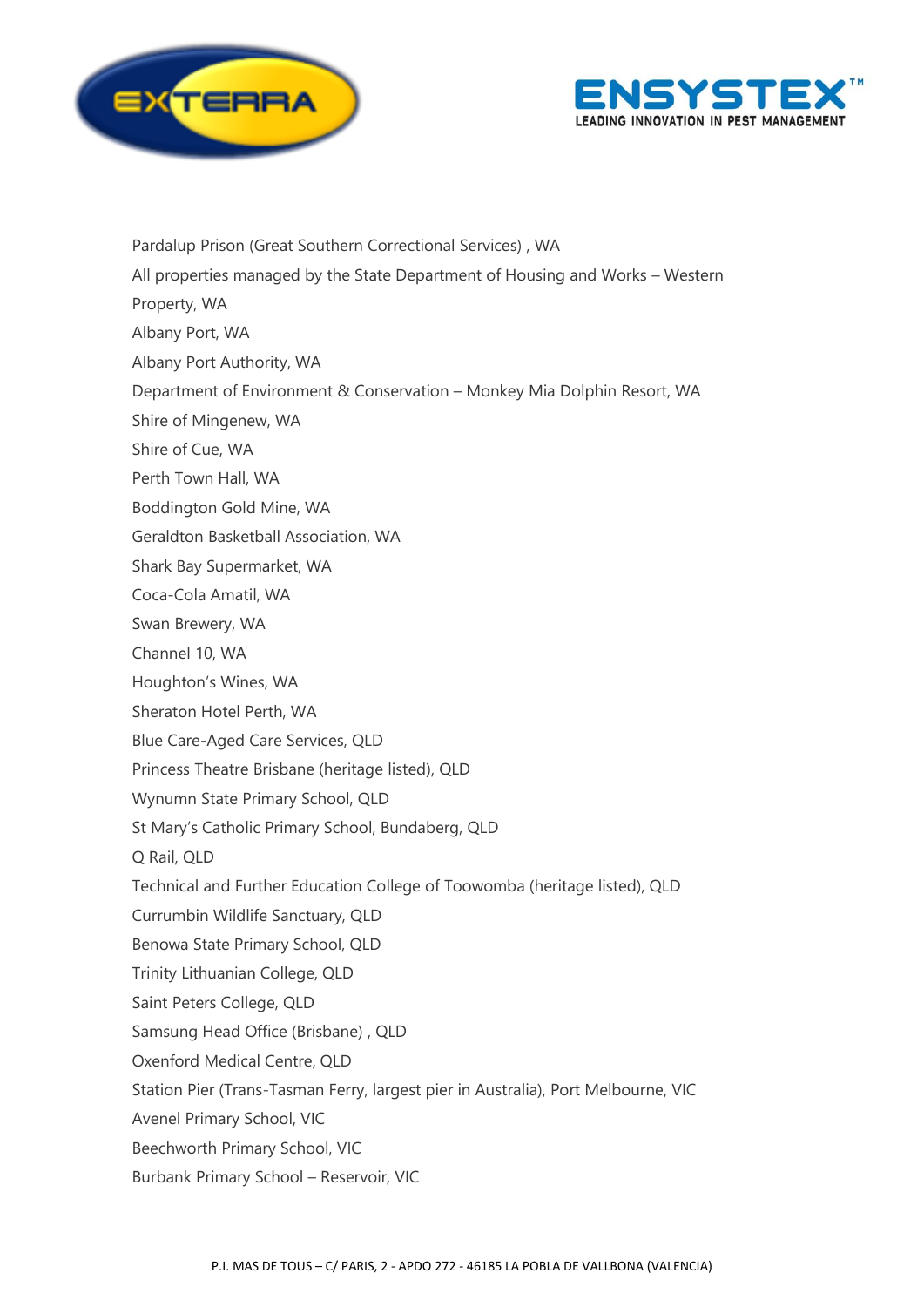



Belvedere Primary School – Seaford, VIC Campbell Field Park Primary School, VIC Cobram Secondary College , VIC Elizabeth Murdock College, VIC Dandenong South Primary School, VIC Lyndhurst Primary School, VIC Mansfield Primary School, VIC Montmorency Primary School, VIC Rubicon Park – Thornton, VIC Seymour Secondary College, VIC Seymour Primary School, VIC Shepparton Secondary College, VIC Stanley Primary School, VIC Talamba Primary School, VIC Whitfield Primary School, VIC Diamond Creek East Primary School, VIC Greta Primary School, VIC Yarra Valley Gramma Primary School, VIC Swinburne Technical and Further Education College, Melbourne, VIC Ringwood Medical Centre, VIC Cambridge University Press, VIC Macleod Secondary College, VIC YMCA Macleod, VIC Montmorency Cricket Club, VIC Antonian Primary School – Mitcham, VIC Christian Reform Church – Mt Evelyn, VIC Kangaroo Ground Primary School, VIC Eastern Access Community Health Centre, Ringwood East, VIC St Peters Primary School, Epping, VIC Pembrooke Secondary College, Mooroolbark, VIC Home Style Age Care, Boronia, VIC Maryville Hostel, Boronia, VIC Sunset Hotel, Melbourne, VIC Glenunga International School, SA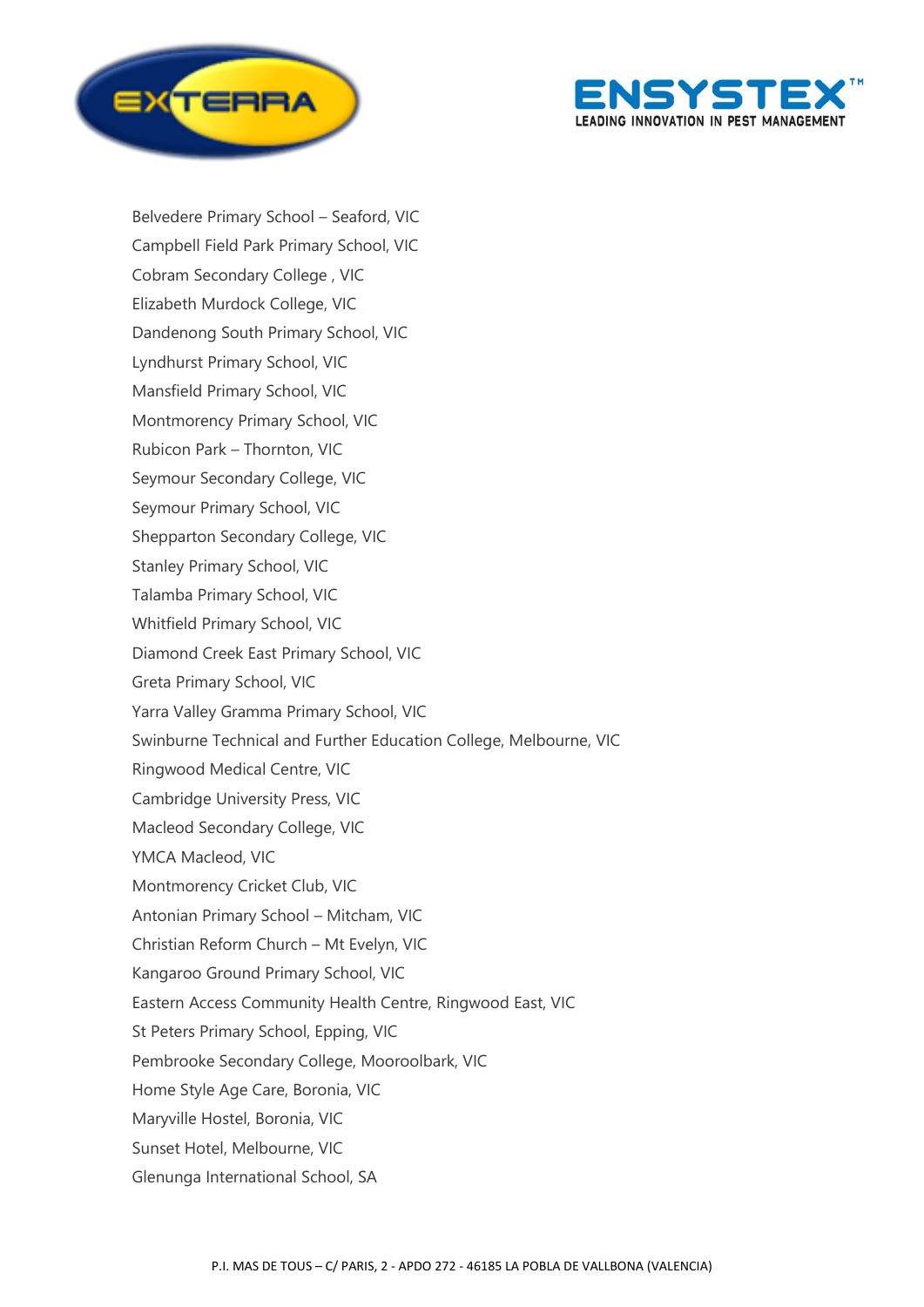



Old Parliament House, SA Thebarton Police Barracks, SA Angle Vale Primary School, SA Parrawest Adult Campus, SA Camden Community Centre, SA Parafield Community Centre, SA Loxton Primary School, SA Loxton North Primary School, SA Renmark North Primary School, SA Cobdogla Primary School, SA Waikerie Primary School, SA Waikerie Secondary College, SA Semaphore Pier, SA Osmaflow, Torrensville, SA Charleville Hospital, QLD Fremantle Prison WA – Heritage listed site 2 x \$15,000,000 mansions – Crown Perth (high-roller guest residences) The Adelaide Club, North Terrace Adelaide Heritage Mansion, 24 Brougham Place North Adelaide Torrens Island Quarantine Station (old Quarantine Station, heritage listed site), Outer Harbour Kings Baptist Grammar School, Keithcot Farm Drive Wynn Vale Mount Lofty Botanical Gardens, Piccadilly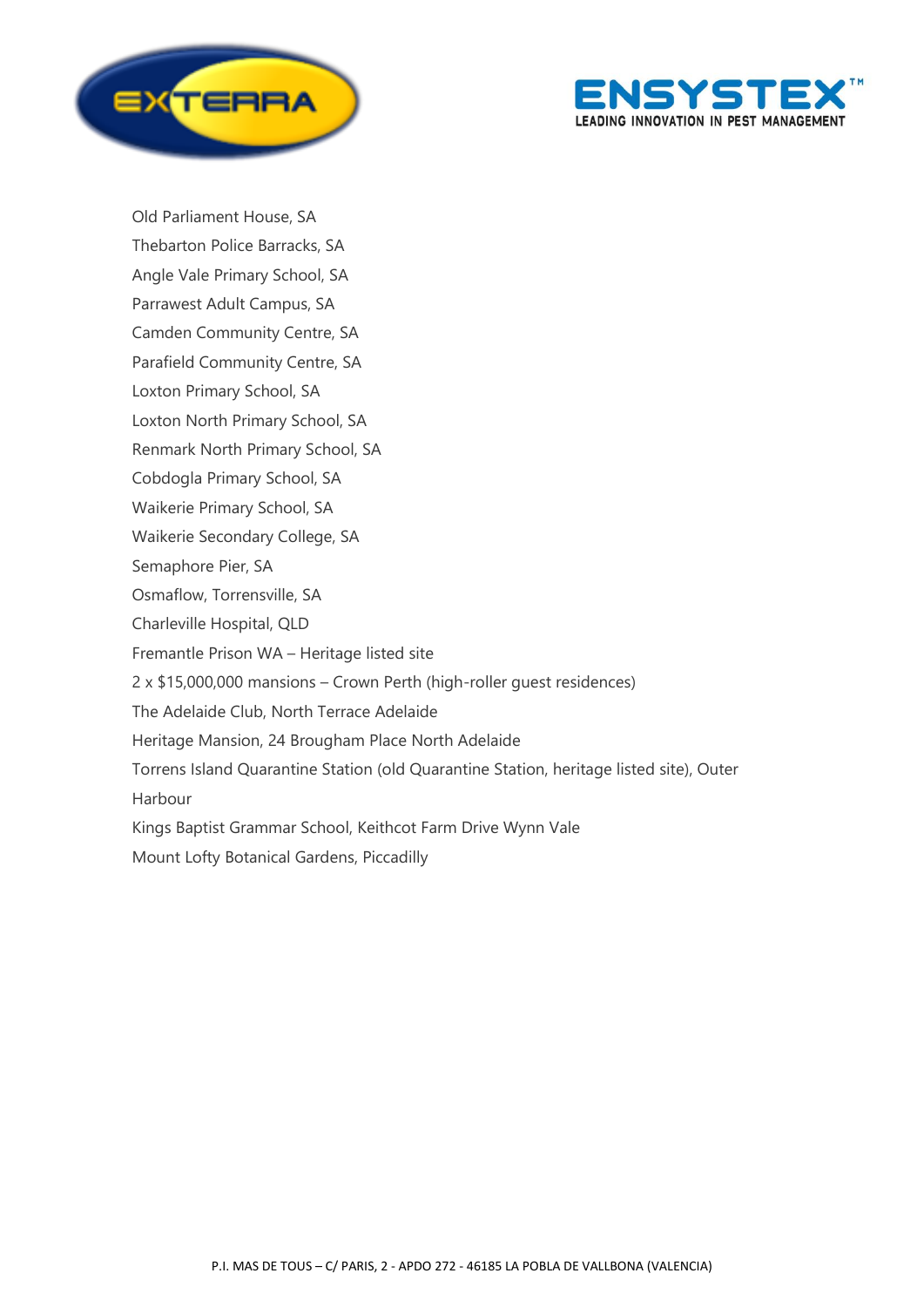



# **China**

World Bank Projects in Jiangsu, Hunan and Anhui Xiamen TV Station, Fujian Xiamen Landscaping Administration Bureau, Fujian Mindu Villas, Fujian Shuangpai Procuratorate, Hunan China Merchants Bank, Jiangsu People's Insurance Company of China, Jiangsu Jiao Tong University, Shanghai Kaiqiao Greenbelt, Shanghai Jingan Park, Shanghai Guilin Park, Shanghai Xuhui Park, Shanghai Sun island Wellness Golf Resort, Shanghai Hi-Tech king World Zone, Shanghai Daya Bay Nuclear Power Station, Guangdong Bihan Resort, Yunnan

### **Singapore**

Palm Isles Condominium Marina Bay Residences The Parc Condominium Ivory Heights Condominium The Trilinq Condominium One-North Residences One Amber Condominium Euhabitat Condominium East Meadows Condominium Gallop Green Townhouses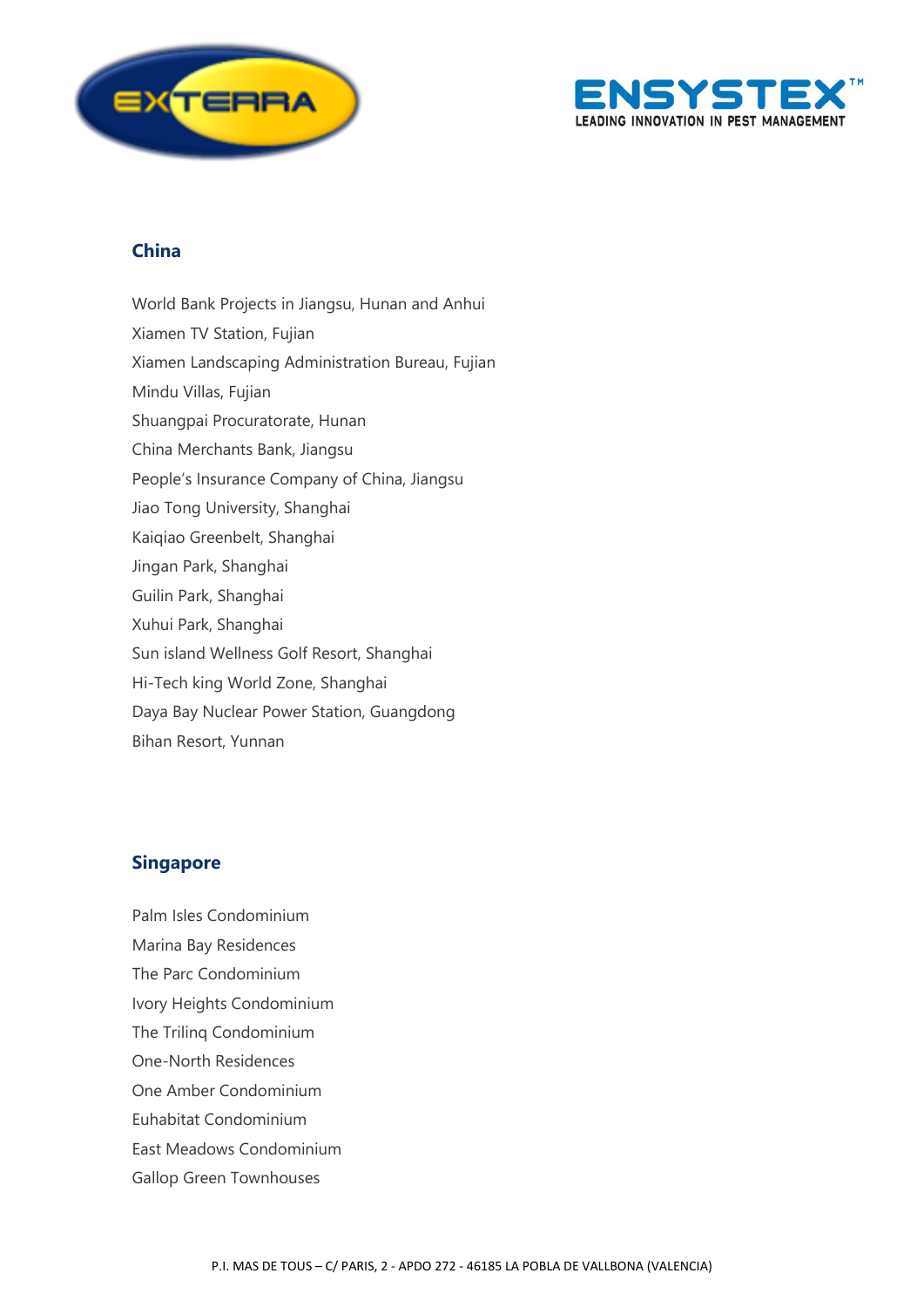



Seaside Residences @ Siglap Link The Gazania @ How Sun Drive LE QUEST – Mixed Development Amber 45 Condominium Hundred Palms Residences The Istana Health Sciences Authority HQ Ministry of Health Ministry of Foreign Affairs Singapore Sports School Singapore Zoo Jurong Bird Park Raffles Hotel Swissotel – Merchant Court Hotel Goodwood Park Hotel Shangri La – Rasa Sentosa Resort The American Club The Boy's Brigade Headquarters Katong Special School MSD Pharmaceutical Plant Pfizer Pharmaceutical Plant Jurong Data Centre Schenker Singapore Teijin Polycarbonate Singapore JMS Singapore Australian High Commission Residences British High Commission Residences Belle Vue Residences Nassim Park Residences 24@ Newton The Peak Bayshore Park Condominium Bishan 8 Condominium

Alexandra Hospital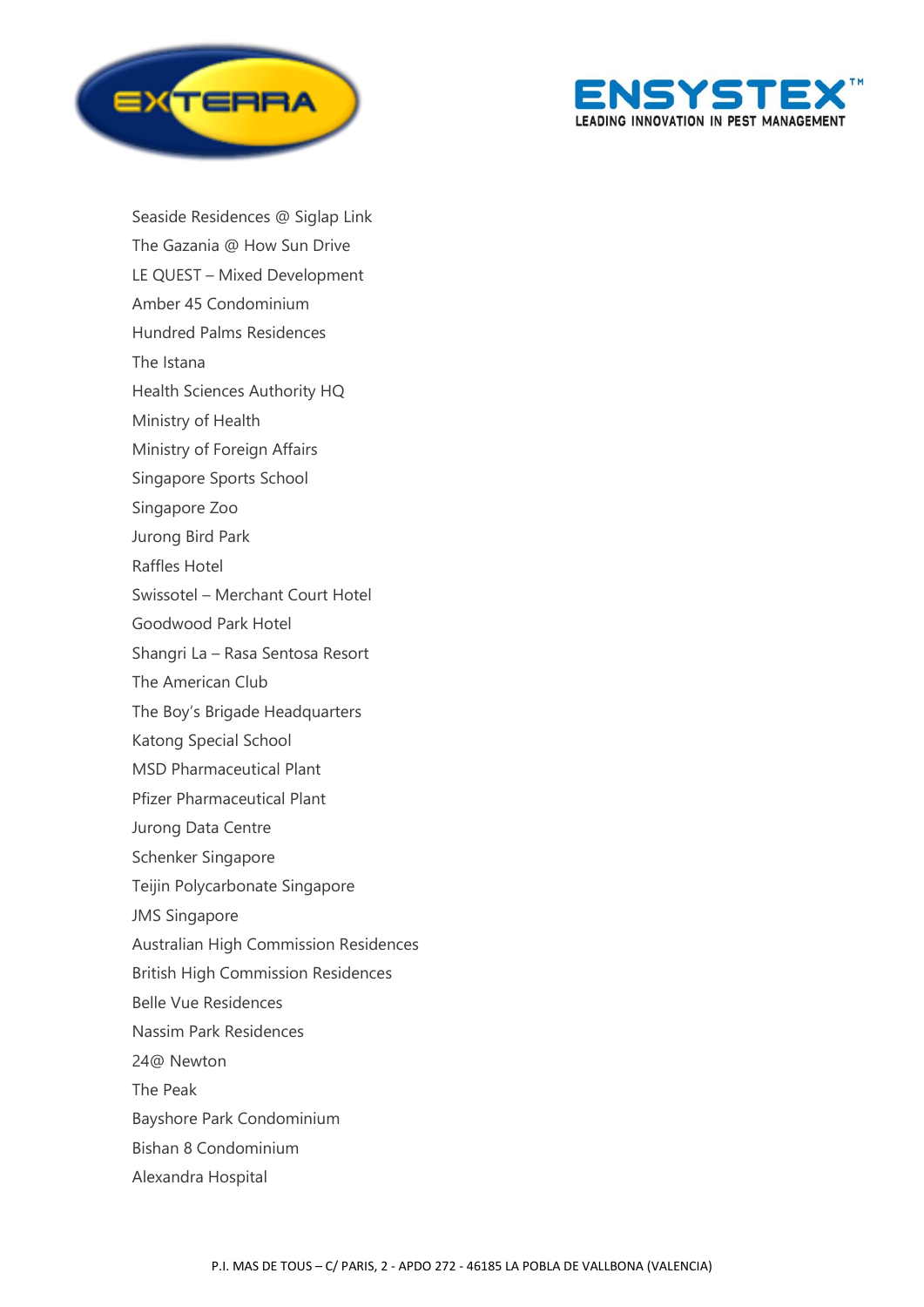



Institute of Mental Health The Grand Hyatt Hotel Sengkang General and Community Hospital St. John's Island Heritage Buildings Kusu Island Heritage Buildings The Concourse Shopping Mall Concourse Skyline Condominium D'Leedon Condominium Maple Woods Condominium Cairnhill Residences Condominium The Amore Condominium Parc Olympia Condominium One Canberra Executive Condominium Cote D'Azur Condominium Riverbank @ Fernvale Condominium Infineon Technologies Building

### **Hong Kong**

Dr. Sun Yat Sen Museum Former Kowloon British School Ocean Park Tung Chung Fort Hong Kong Disneyland Ruttonjee Hospital Kowloon Hospital Our Lady of Maryknoll Hospital The Hong Kong Polytechnic University The Open University of Hong Kong Hong Kong Baptist Theological Seminary St. Philip's Church, Tin Shui Wai Canossa Primary School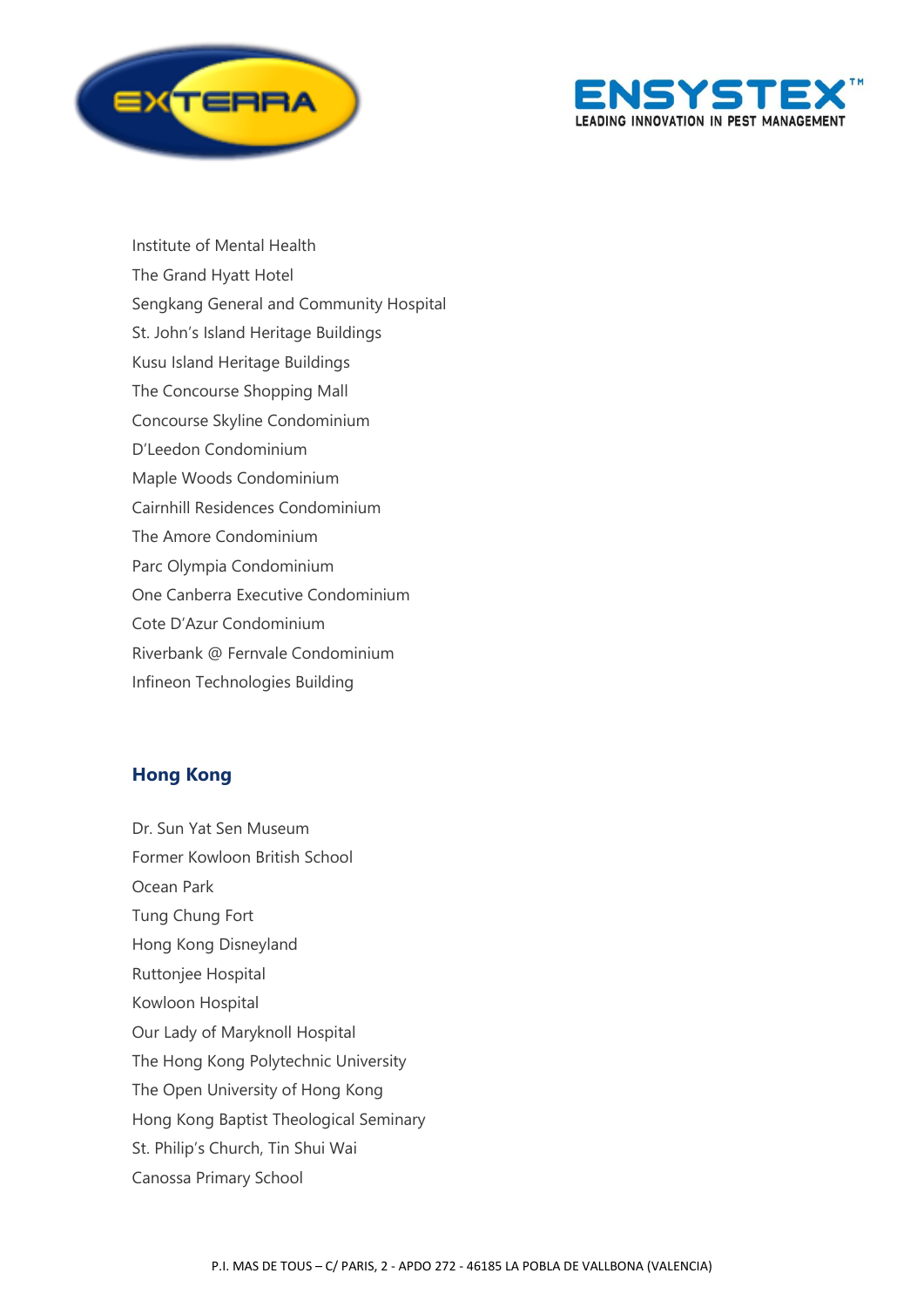



Hong Kong Red Cross Margaret Trench School Yuen Yuen Kindergarten, Lam Tin Hong Kong Heritage Museum Government House Garden Chief Justice's House Garden Oil Street Art Space The Old Tai Po Police Station Che Kung Temple, Shatin Tin Hau Temple, Aberdeen Fa Hui Park Victoria Park Cornwall Street Park Adventure Ship, Aberdeen Hong Kong Aero Engine Services Limited, Tseung Kwan O Discovery Bay Siena II Park Island, Ma Wan Hillview Court, Sai Kung YOHO Town CCC Heep Woh Primary School (Cheung Sha Wan) Laichikok Catholic Primary School Old Tai Po Police Station

### **Japan**

Syuri Castle Park (World Heritage) Shikinaen-Garden (A Place of Special Beauty) Okinawa Convention Center. Family houses in the US Army Base of Okinawa; Kadena Air Base (US Air Force) Camp Foster (US Marine) Futenma Air Base (US Air Force)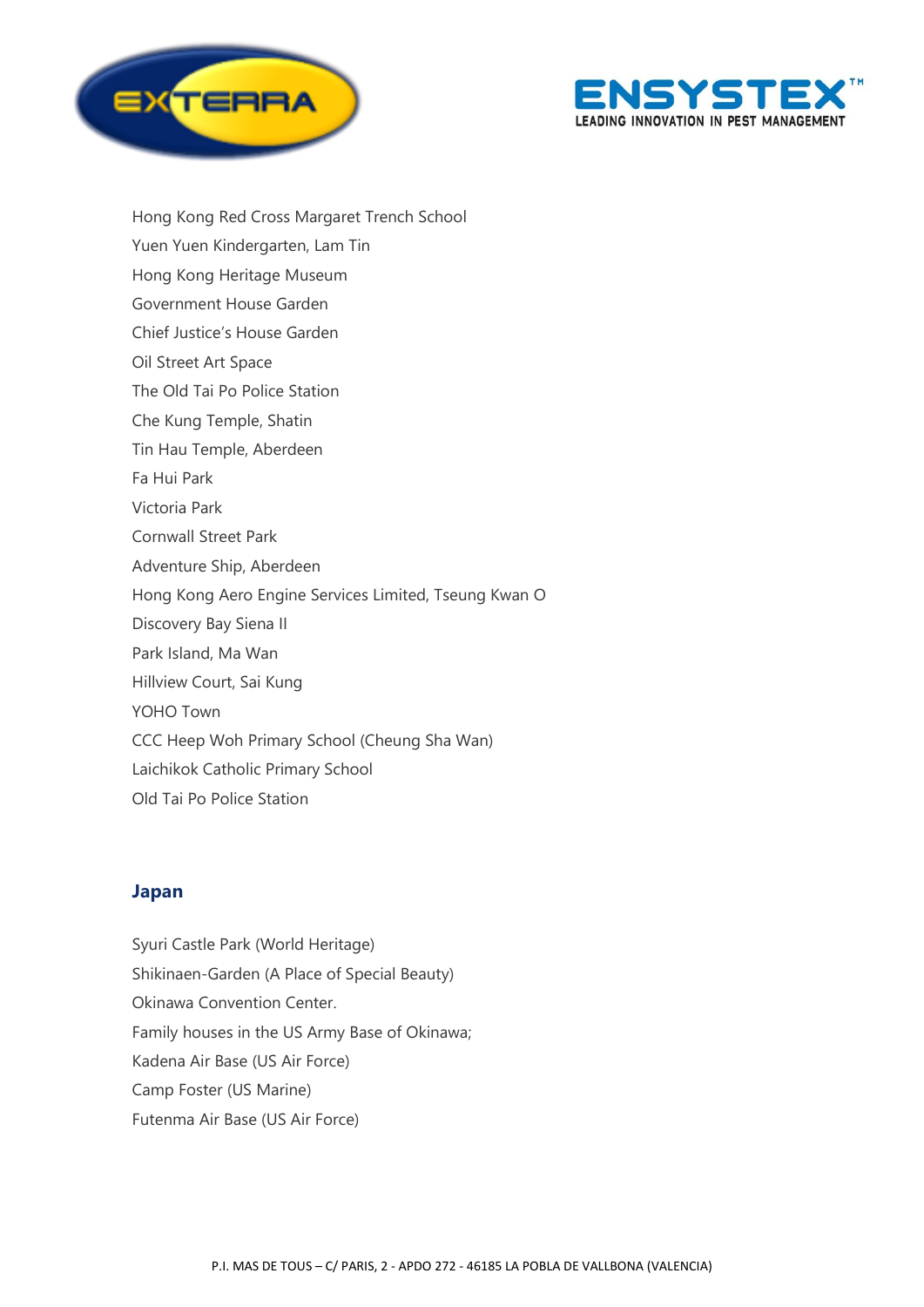



### **Malaysia**

Malaya University, Kuala Lumpur Ministry of Trade Headquaters, Kuala Lumpur Electric Power Stations at Selangor & Kuala Lumpur Chief Minister's Official Residence, State of Pahang Royal Palaces in the states of Johor and Pahang State Government Clinics in Melaka and Pahang Government Residential School, Negeri Sembilan Tanjung Jara Beach Resort Pangkor Laut Island Resort Swiss Garden Hotel – Damai Laut, Perak Nikko Hotel Kuala Lumpur Fumakila insecticide plant, Penang Chinese Maternity Hospital, Perak MIMOS – IT Research Centre, Ministry of Science & Technology Delphi, Cocoa Factory, Johor Malaysia Liquid Natural Gas, Bintulu, SArawak Rejang Teacher's College, SArawak Security Commission, Kuala Lumpur Guest House & Staff Quarters of Malaysia Royal Airforce Army Employee Provident Fund Building, Selangor National Art Gallery, Kuala Lumpur Bank Negara (Central Bank) – nationwide Maybank – nationwide Employee Provident Fund – nationwide Lembaga Tabung Haji – nationwide Tanjung Pengelih Naval Base, Royal Malaysian Navy Sepanggar Naval Base, Royal Malaysian Navy Kuantan Airforce Base, Royal Malaysian Airforce Ministry of Defence Muzeum, Kuala Lumpur Ministry of Trade Tower Security Commission, Kuala Lumpur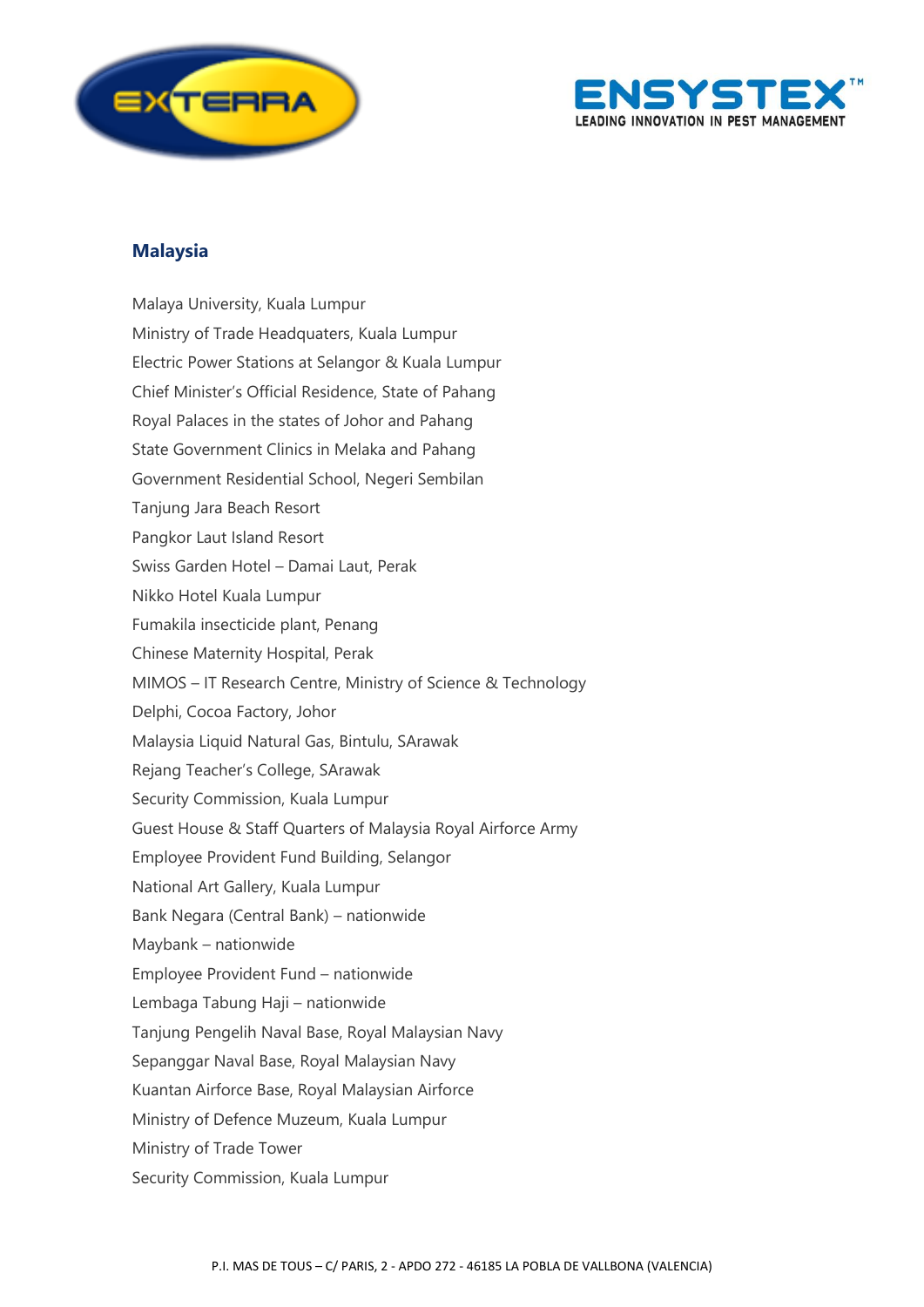



Selangor
National Art Gallery, Kuala Lumpur State of Pahang Fire & Rescue Department State Libraries in Selangor & Sabah Royal Custom & Excise buildings in K. Lumpur, Sabah & Kedah Botanical Gardens of Kuala Lumpur Chief Minister's Official Residence of Pahang, Penang & Perlis Royal Palaces in Perak, Johor & Pahang State Government Clinics in Melaka & Pahang Forestry Department Office, Keningau Penang State Government Building Sabah State Prison Marine Police, Sandakan Johor Port MIMOS – IT Research Centre, Ministry of Science & Technology PETRONAS Liquid Natural Gas Plant, Bintulu, Sarawak National University of Defence – whole campus University of Terengganu – whole campus University of Sultan Zainal Abidin – whole campus Malaysia Islamic Science University – whole campus University of Perlis – whole campus University Putra Malaysia Malaya University Allianze University College of Medical Sciences, Penang Rajang Teacher's College, Sarawak Electric Power Stations at Selangor & Kuala Lumpur Government Residential School, Negeri Sembilan Kuala Lumpur International School IIUM International Islamic School, Gombak Garden International School, Ipoh Ipoh International School Penang Chinese Girl School Tenby Junior School, Penang La Salle Primary School, Ipoh The Japanese School, Subang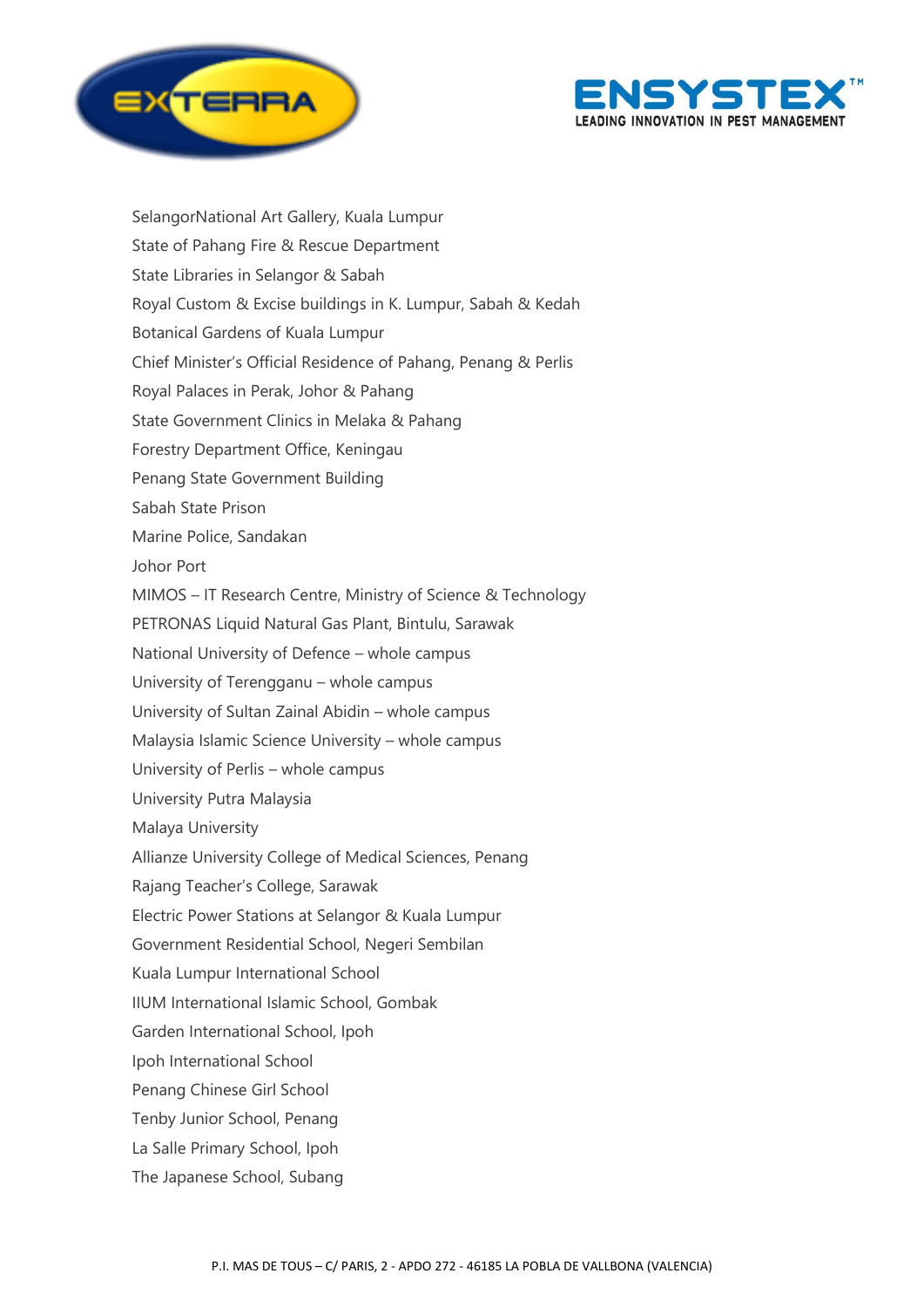



Kota Kinabalu High School Masjid India Muslim Perak Volvo Assembly Plant, Shah Alam Scania Service Center, Shah Alam Shell Refinery Plant, Port Dickson Kimberly Clark Warehouse, Johor Guinness Anchor Brewery, Petaling Jaya Delphi, Cocoa Factory, Johor Sunway Resort Hotel Tanjung Jara Beach Resort Pangkor Laut Island Resort Swiss Garden Damai Laut Vistana Hotel Nikko Hotel Kuala Lumpur (now Continental Hotel) Crowne Plaza Hotel Kuala Lumpur Dorsett Regency Kuala Lumpur Holiday Villa Hotel, Subang Jaya Grand Margherita Hotel, Kuching Puteri Pan Pacific Hotel, Johor Riviera Resort in Kudat Sibu Island Resort, Johor Langkawi Lagoon Resort Casa Del Mar Hotel, Langkawi 1926 Heritage Hotel Penang St Patrick Church, Tawau St Patrick Primary School, Tawau Sabah Theological Seminary Tawau Baptist Church Seventh Day Adventist Church, Tawau St Mark's Church, Sandakan Australian War Memorial, Sandakan The Cheong Fatt Tze mansion, UNESCO site in Penang Agnes Keith's Home, Sandakan Saint Nicholas Home, Penang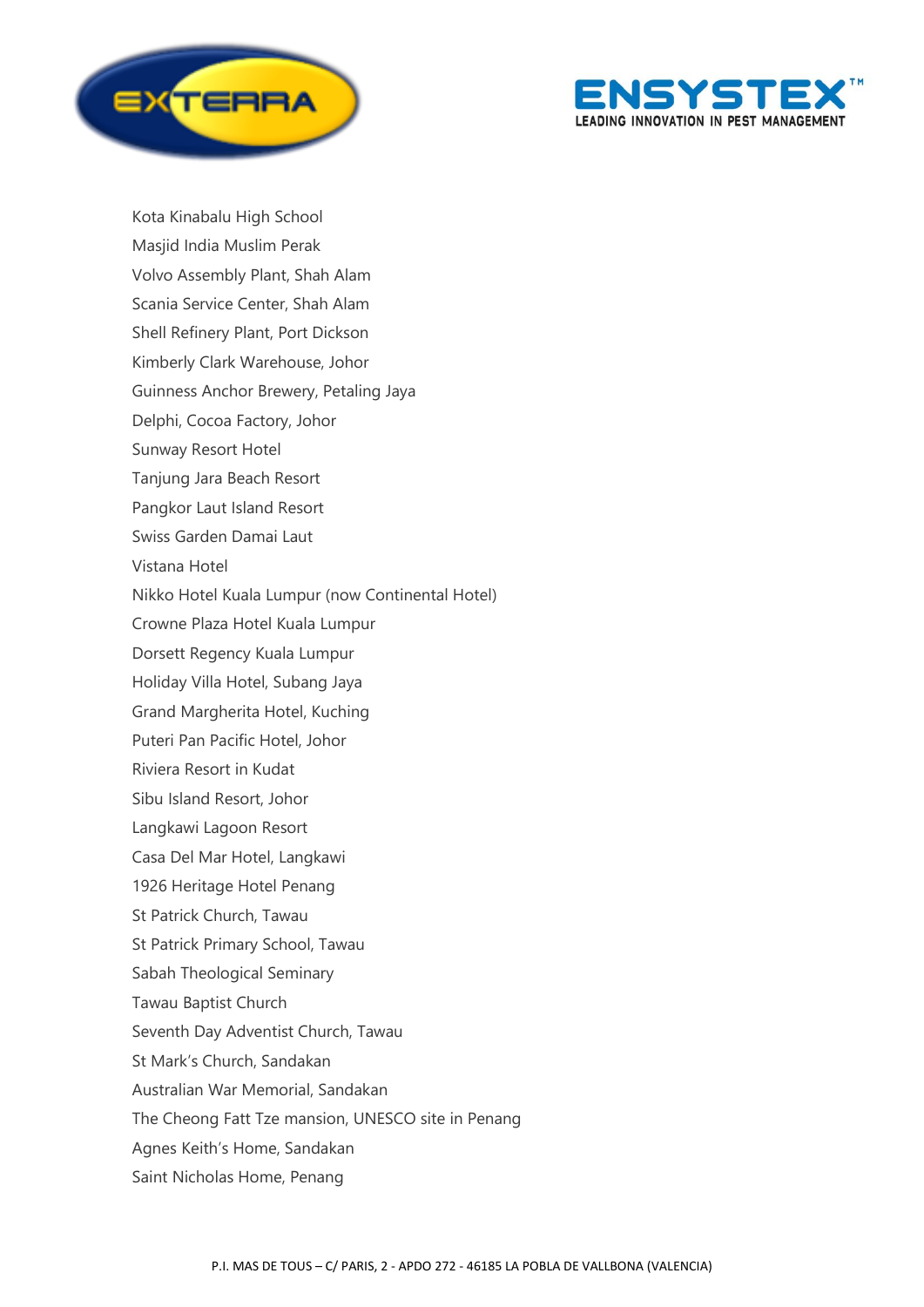



Cheshire Home, Sandakan Island Hospital Penang Penang
Chinese Maternity Hospital, Perak Taman Ponderosa, Johor The Straits View Condominium, Johor Royal Langkawi Yacht Club Fumakila Insecticide Plant, Penang

### **Indonesia**

Hard Rock Hotel, Bali The Westin Resort, Bali Intercontinental Hotel, Bali Villa Manadala Resort, Bali Mana Mana Beach Resort, Riau Club Med, Riau Bintan Lagoon Resort, Riau Bank of Central Asia, Riau Brunei Darussalam British Army Barracks Philippines Del Monte Ayala Greenbelt Complex Manila Boat Club Mandarin Oriental Peninsula Hotel Marriott Cebu Marco Polo Cebu Montemar Beach Resort Petron Housing Pearl Farm Beach Resort – Davao University of the Philippines, Los Banos El Nido Beach Resort – Palawan s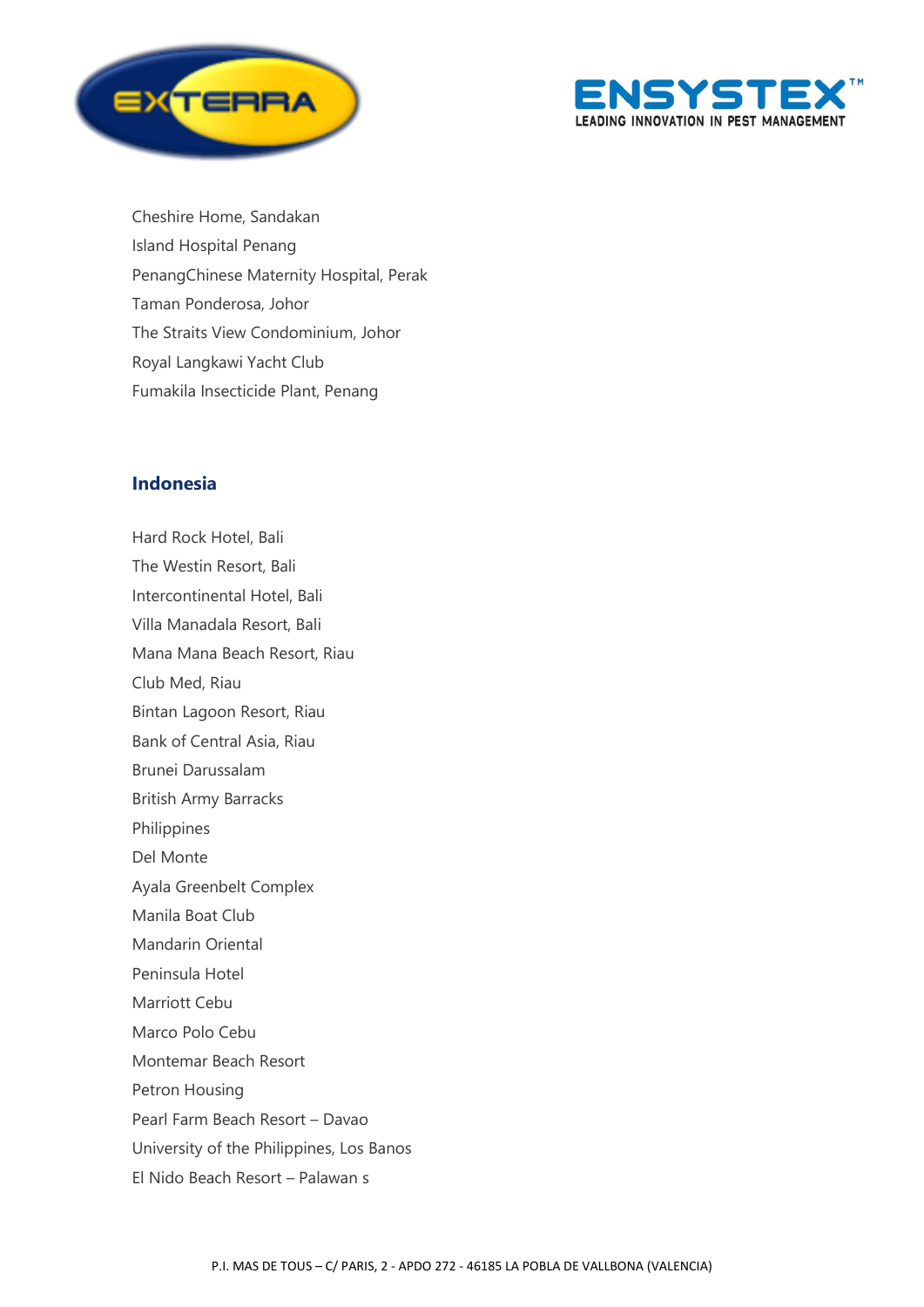



Asian Institute Of Management Claret Elementary School Cold Linkasia Logistics Corporation El Pueblo Realty Devt. & Mngt. Corp. Fortune Packaging Corporation Grand Quartier Condominium Corp. John B Lacson Foundation Maritime University Jungle Trek & Souvenir Shop Krimp & Wedge Inc. Manila Hotel Cluster Natures Village Hotel Ocean Park Manila Parc Royale Condominium Park Inn By Radisson Hotel Petron Corp. Abb Alstorm Pj Lhuillier Group Of Companies Rbl Fishing Corporation Sagrex Corporation Sunpride Foods Inc. University Of Zamboanga Victorias Milling Corporation Westmontvent Development Corporation Philippine Airlines Sports Center Philippine Airlines Medical Center Manuel Gallego College Puregold Price Club SPH Warehouse Department of Agrarian Reform Meycauayan Peoples Market University of the Philippines Bicol University Unilab Philippines Eton Properties, Inc. BAAO Municipal Building SKM Electronics Philippines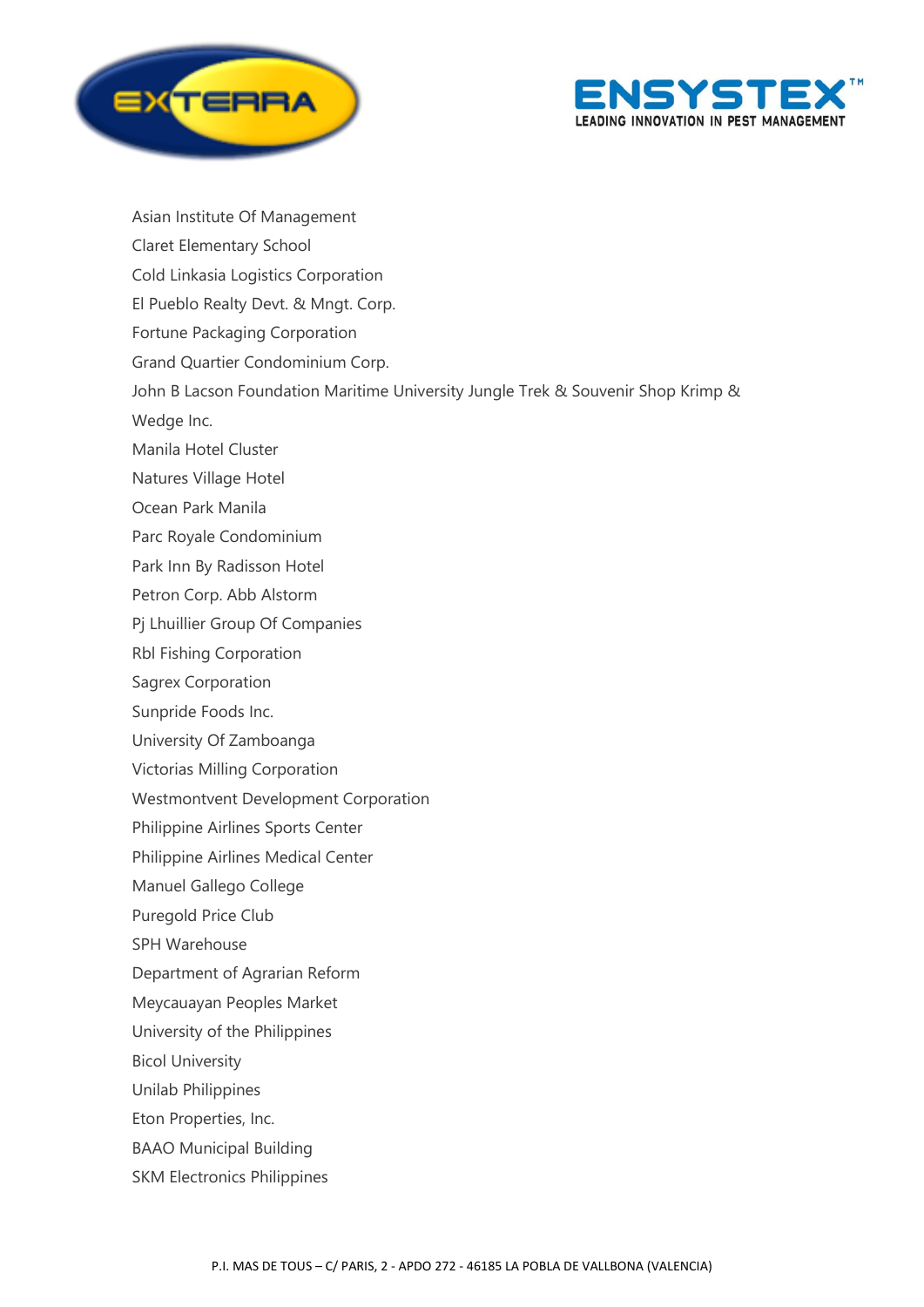

Wood Pallets Warehouse



Genesis Resort Waterfront Insular Hotel – Davao BE Hotel Bay Bridge Cluster University of Southern Mindanao Nueva Ecija, University of Science and Technology Iglesia ni Cristo Churches NALCO Philippines, Inc. Mulberry Pre-School

Balesin Island Resort

Department of Science and Technology – Bacolod

Department of Public Works and Highways – Bacolod

Toyota – Palawan

Veterans Bank

Ilo-ilo State College of Fisheries

Cooper Reata Agricultural Corporation.

A&B Realty Corporation

AT Dumlao Construction

Christian Academy Bacolod

Zyco Island Resort

Orchard Golf Club

Tanduay Distillers

Rizal Commercial Banking Corporation

Union Bank

RCBC Savings Bank

DND Government Arsenal

City Savings Bank

Mapua Institute

Cebu Institute of Technology

Crown Regency

Marco Polo

Crimson Resorts & Spa

Bayview Park Hotel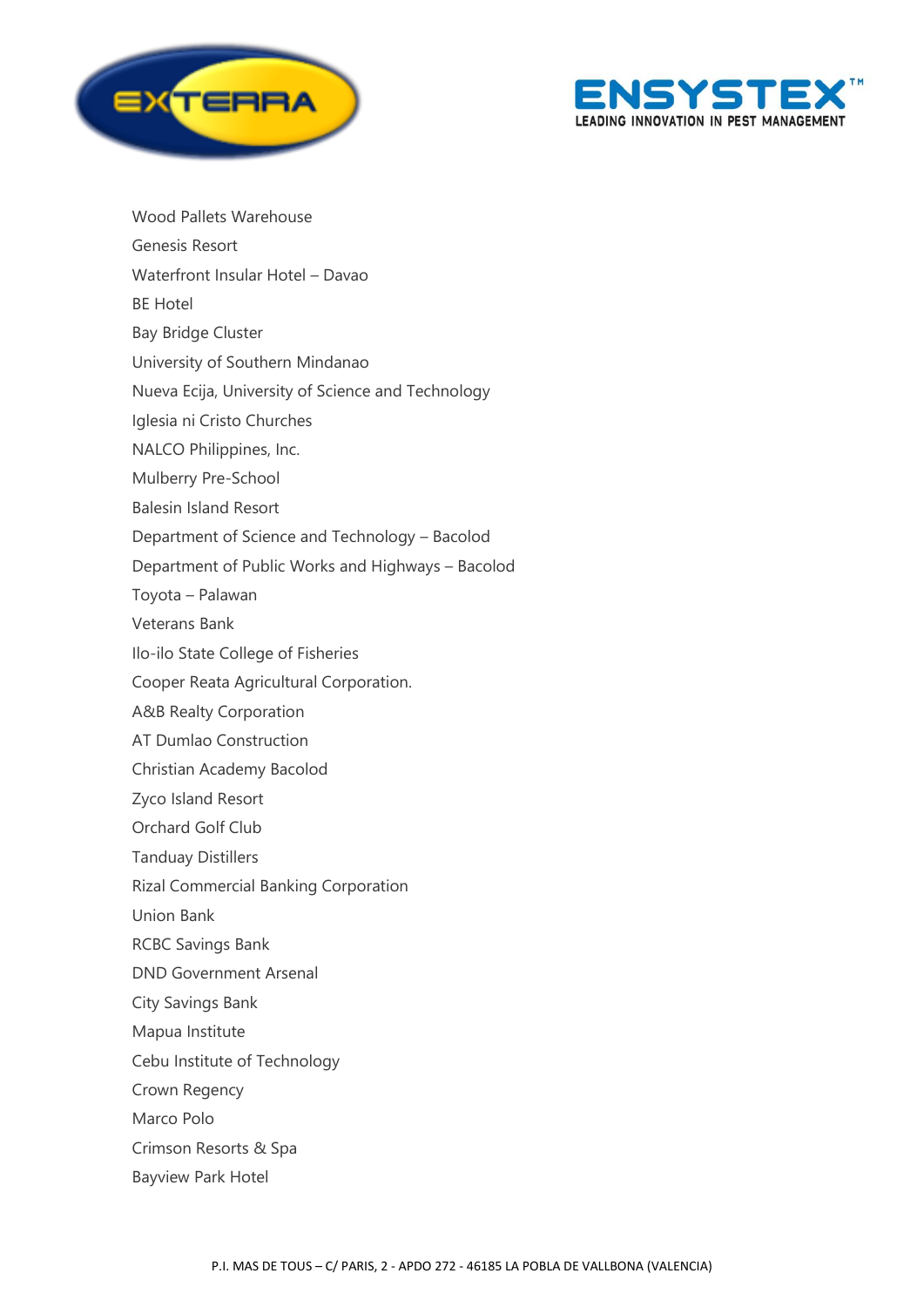



Sentosia Condominium Shangri-la Plaza Oasis Park New World Hotel ABS-CBN Mariott Hotel Filinvest Homes RGO Laboratory Belton Tower The Grand Shang Residences The Enterprise Petron SMC Brewery Honda Siliman University Friday's Boracay Resort Park Inn Tierra International Corporation University of Zamboanga Ocean Park Bureau of Internal Revenue – Davao Philippines Port Authority Sofitel Hotel – Manila Two Seasons Resort & Spa San Miguel Corporation Manila Polo Club Shell Rockwell Ford Philippines Red Cross Santos Land – North Triangle Agway Chemical Lamco Paper Products

MITCOR Davao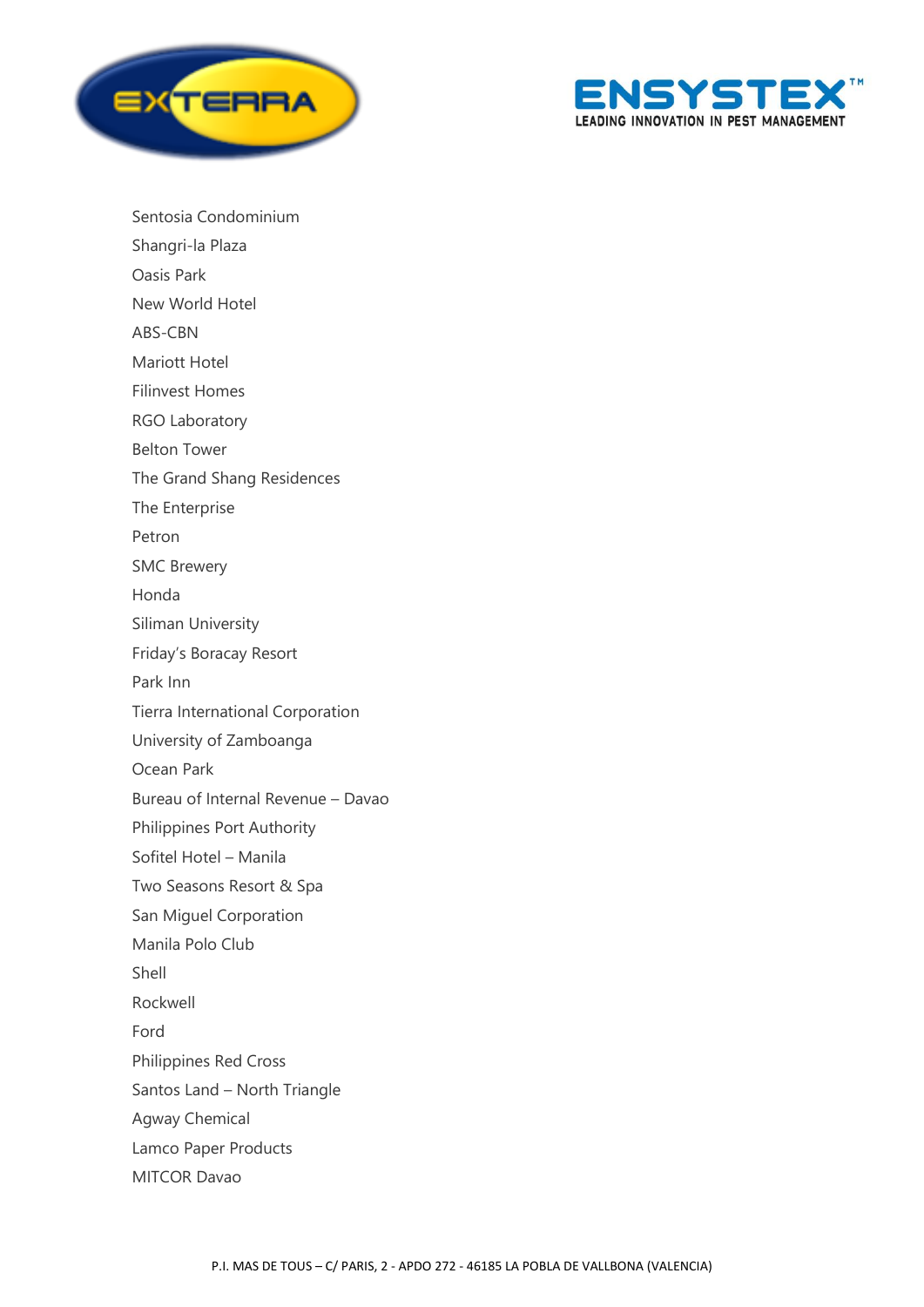



#### TADECO

JFM Development Corp Congregation of Augustinian Sisters Unired Evangelical Church Aristocrat Restaurant Don Bosco Technical College Avida I.T. Park Cebu Metropolitan Cathedral Dominus Pascit Foundation Arjay Realty Nortonville Building G-Lab Trinity University Asia

## **Thailand**

Sra Pathum Royal palace – Bangkok Praharuthai Convent School – Bangkok Thai Asia Pacific Brewery Co., Ltd. – Pathum Thani Exotic Food Co., Ltd. – Chon Buri Rosewood Hotel Phuket – Phuket The Slate Phuket Villas – Phuket Andara Resort and Villas – Phuket Andara Signature – Phuket Sava Luxury Villas Natai Beach – Phang-Nga Saitaan Villas – Phuket Ayara Surin Villas – Phuket The Park Samui – Suratthani Botanica Villas – Phuket Dusit Palace Bangkok Aviation Fuel Systems Kamalaya Health Resort ME Nikkiso Co Ltd – specialist medical equipment Sri Pathum University, Chonburi campus.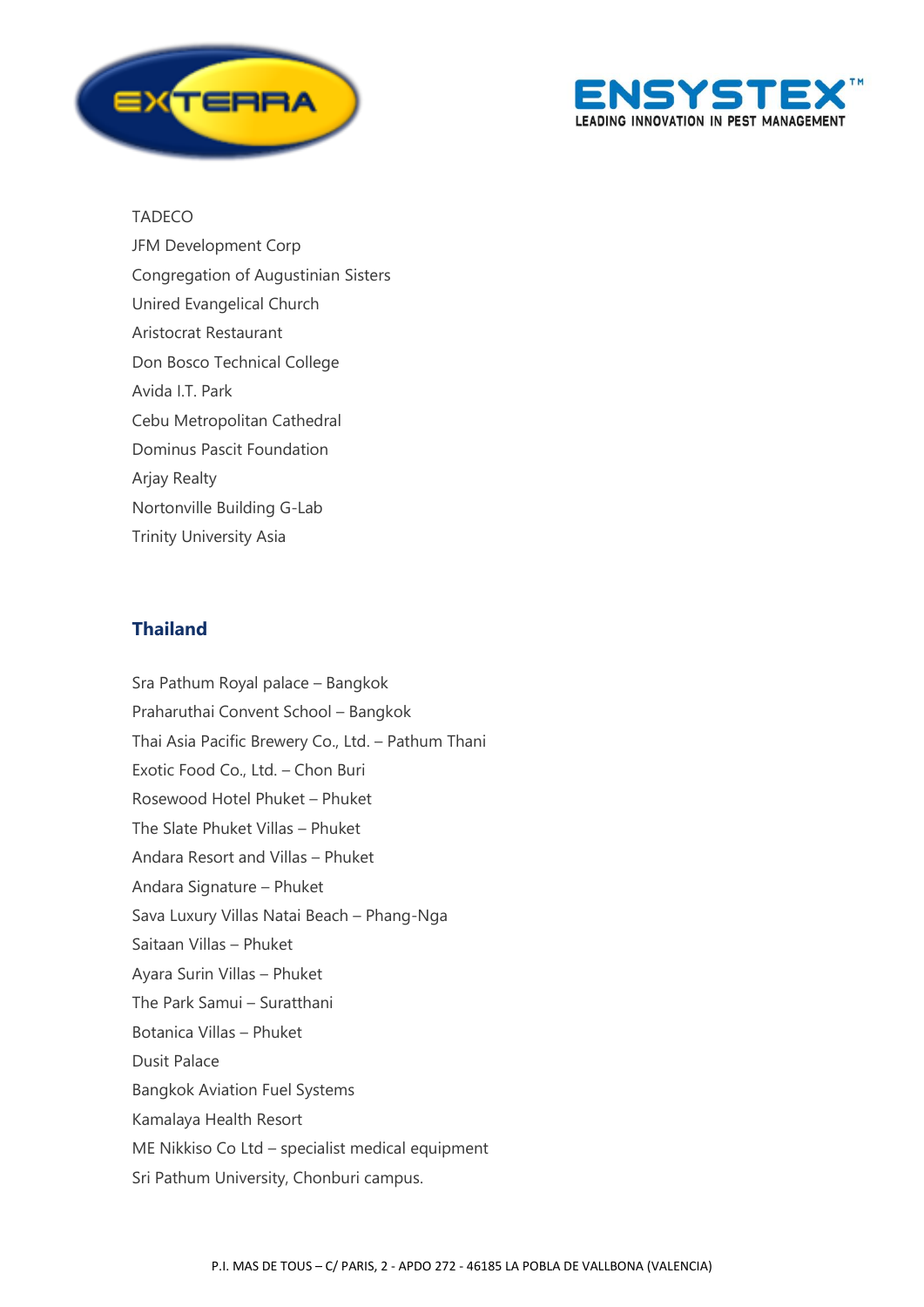



Wat pho, The Reclining Buddha, Bangkok. This is over 200 years old Pullman Hotel, Pattaya. Villa Maroc Resort, Pranburi. Chulaporn Research Institute- Bangkok Faculty of Liberal Arts, Thammasat University- Bangkok Bangchark Office(Gasoline)- Bangkok Dusit Thani Bangkok Hotel- Bangkok Rama Garden Hotel – Bangkok Club House Royal Resident Housing Estate- Bangkok Samitivej Sriracha Hospital – Chon Buri French Embassy – Bangkok Armed Forces Research Institute of Medical Science – Bangkok Royal Thai Army HQ – Bangkok Thai Army Club Viphavadi – Bangkok Hyatt Regency Phuket Resort – Phuket JW Marriott Phuket Resort & Spa – Phuket Anatara Vacation Club Mai Khao – Phuket Angsana Laguna – Phuket

### **USA**

City Court House – Liberty, Texas (Historic Site of National Importance) City Hall – Austin, Texas (Historic Site of National Importance) Court Houses in Rio Grande Valley – Brownsville, Texas (Historic Site of National Importance) Lawrence Livermore Labs – University of California, Department of Energy National Nuclear Security Woodrow Wilson's (Former President) – Childhood Home (Historic Site of National Importance) Medical College of Georgia Structures at 5 different Public School Systems – Naples, Florida Pennsylvania State University, State College, PA Memorial Art Museum, University of Rochester, NY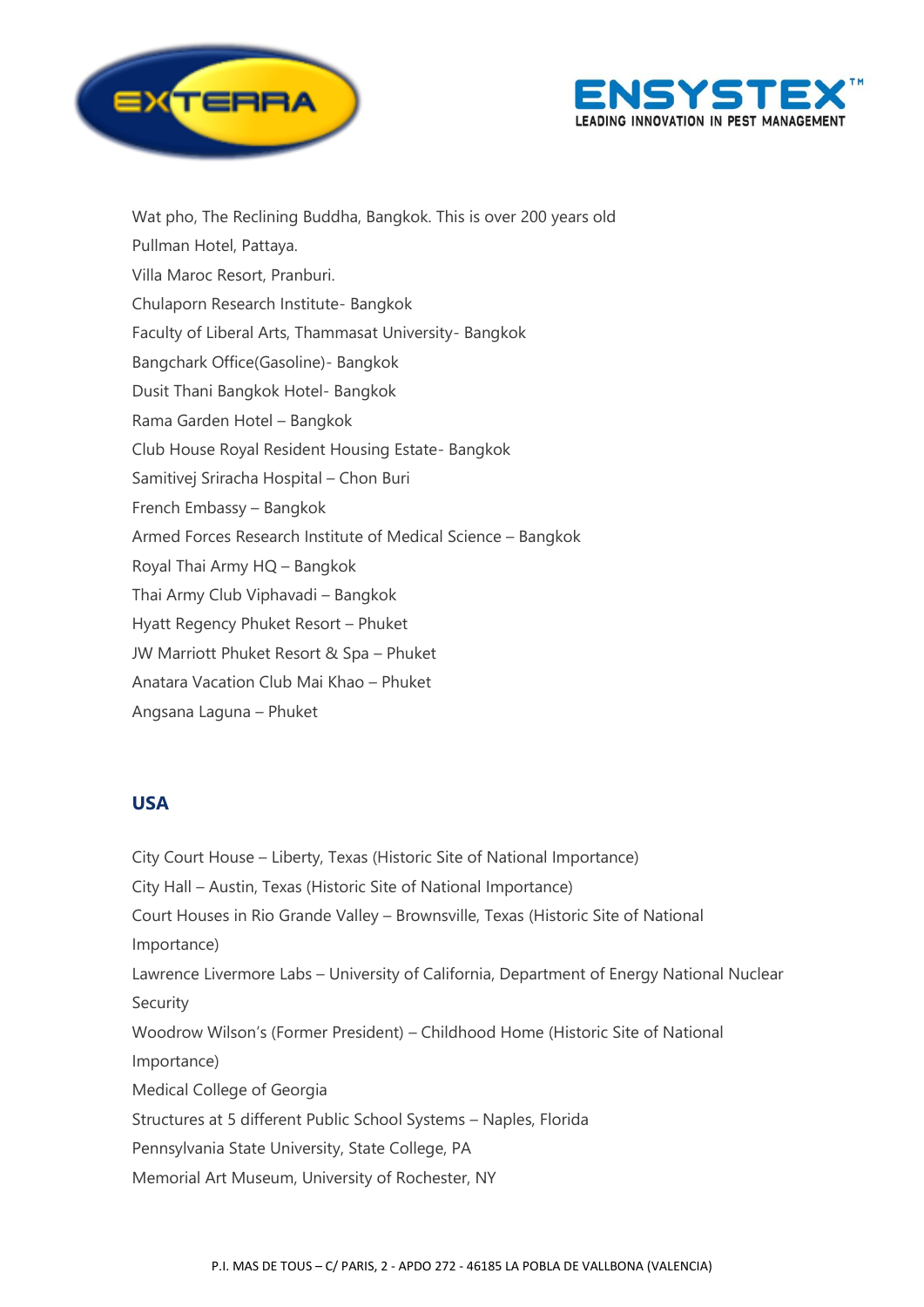



Gunston Hall, Washington DC – Home and plantation of George Mason, author of the US constitution.

# **Europe**

#### **Public Sites**

National Railways Company Station area (20 000 square meters), Paimbœuf, FRA Tourism Office, Bordeaux, FRA Albert Barraud Primary School, Bordeaux, FRA Fencing School, Bordeaux, FRA Universidad Pontifica, Camillas, SPA Haut Leveque Military Hospital, Pessac, FRA City Hospital, Pau, FRA Tondu Private Clinic, Bordeaux, FRA Home Latour Eldery Care Center, Talence, FRA Cite des Fleurs Childcare Center, Paris, FRA Public Garden, City of Creteil, FRA Collective Termite Elimination Program (50 000 square meters), Thouars, FRA Collective Termite Elimination Program, La Defense, Paris, FRA Collective Termite Elimination Program, Bagnolet, Paris, FRA National Real Estate Office Buildings, Tours, FRA Biblioteca de la Rioja, Hernani, ESP School for disabled students EREA Marseille, LES PENNES-MIRABEAU School Jules Verne, CAGNES SUR MER National Railway Station SNCF GRASSE Jail – Route de Canavaggio BORGO OTAN Air Force Base 126 – 20145 SOLENZARA Special Forces 2nd RET Légion étrangère 20145 SOLENZARA Public Hospital PERPIGNAN Public Hospital PRADES MAILLOL Museum BANYULS SUR MER Kindergarden TOULON University Hospital Center Chrysalide – ANTIBES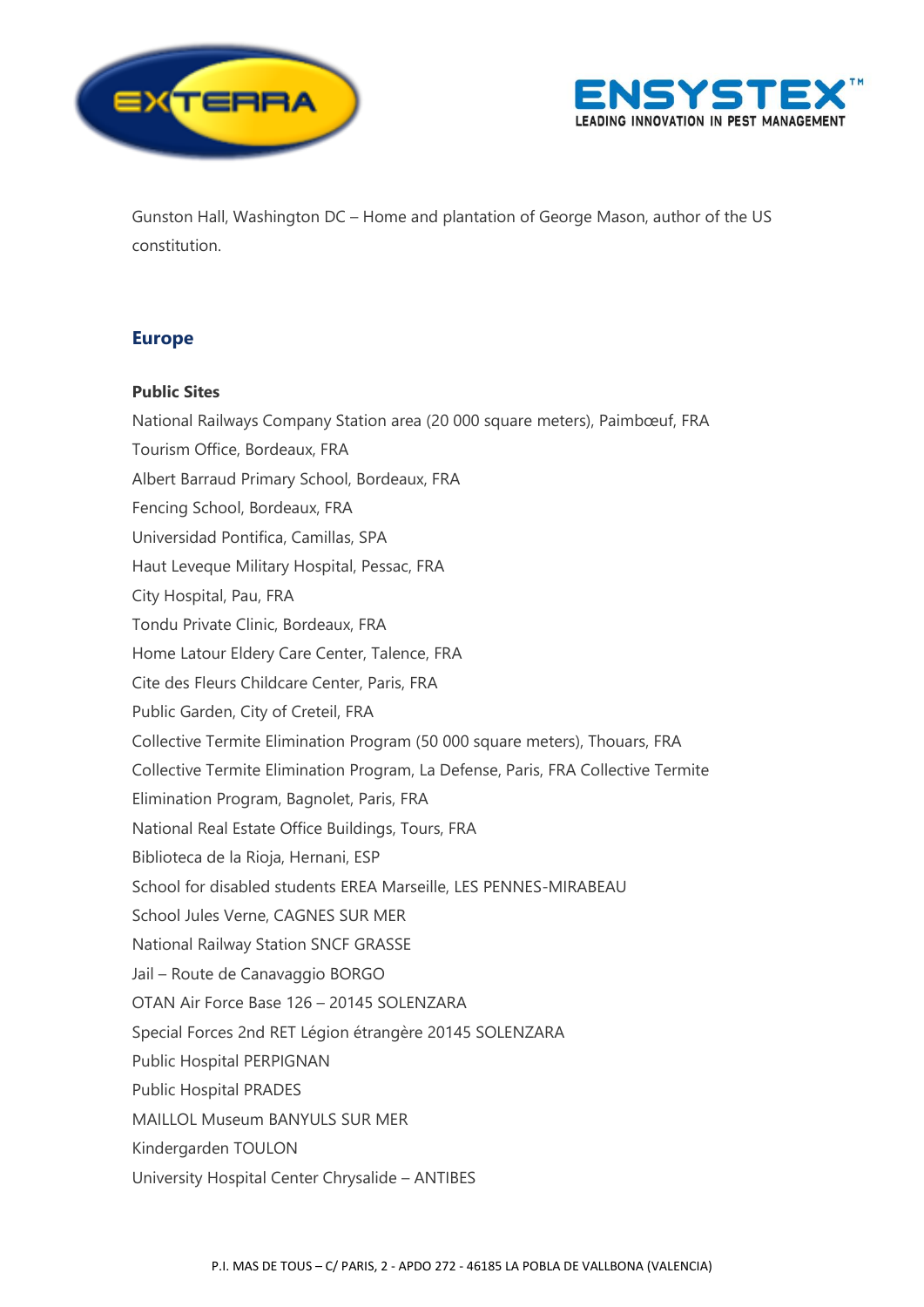



Ayuntamiento de Cádiz, ESP Barrio La Unión Begoñesa. Bilbao, ESP Casco urbano del municipio de Préjano, La Rioja, ESP Biblioteca de la Rioja, ESP Iglesia de San Lorenzo, Zarátamo, Vizcaya, ESP Iglesia Santa Maria Vigo, ESP Iglesia San Pedro Bande, Ourense, ESP Ayuntamiento de Puerto Real, Cádiz, ESP Universidad pontifical en Comillas, ESP Mercado municipal de Amposta, ESP Concatedral de San Julián, El Ferrol, ESP Biblioteca de El Escorial, ESP Servicio aragonés de salud, Barbastro, ESP Urbanización 52 viviendas en Portugalete, Vizcaya, ESP Catedral de Barbastro, ESP Biblioteca pública de Fuenteovejuna, Córdoba, ESP Iglesia de San Bartolomé, Rociana del Condado, Huelva, ESP Plaza de toros de Alcañiz, Teruel, ESP Iglesia de Nuestra Sra. de la Asunción, Badajoz, ESP Urbanización Tramuntana, 20 viviendas Benicasim, Castellón, ESP Municipio de Aniñon, Zaragoza, ESP Hospital San Cristóbal, Lisboa. PORT

#### **Commercial Sites**

IFREMER Ocean Research Center, Arcachon, FRA National Electric Company Offices, Sainte Maxime, FRA SeaSide Resort, Le Verdon, FRA Haribo Candies Factory, Marseille, FRA Coca-Cola Factory (15 000 square meters), Paris, FRA Holiday Resort VVF – Route du cordon Lagunaire BORGO Holiday Resort VVF Vacances Lozari – Lieu dit Lozari BELGODERE Club de tenis Santa Coloma de Cervelló, Barcelona, ESP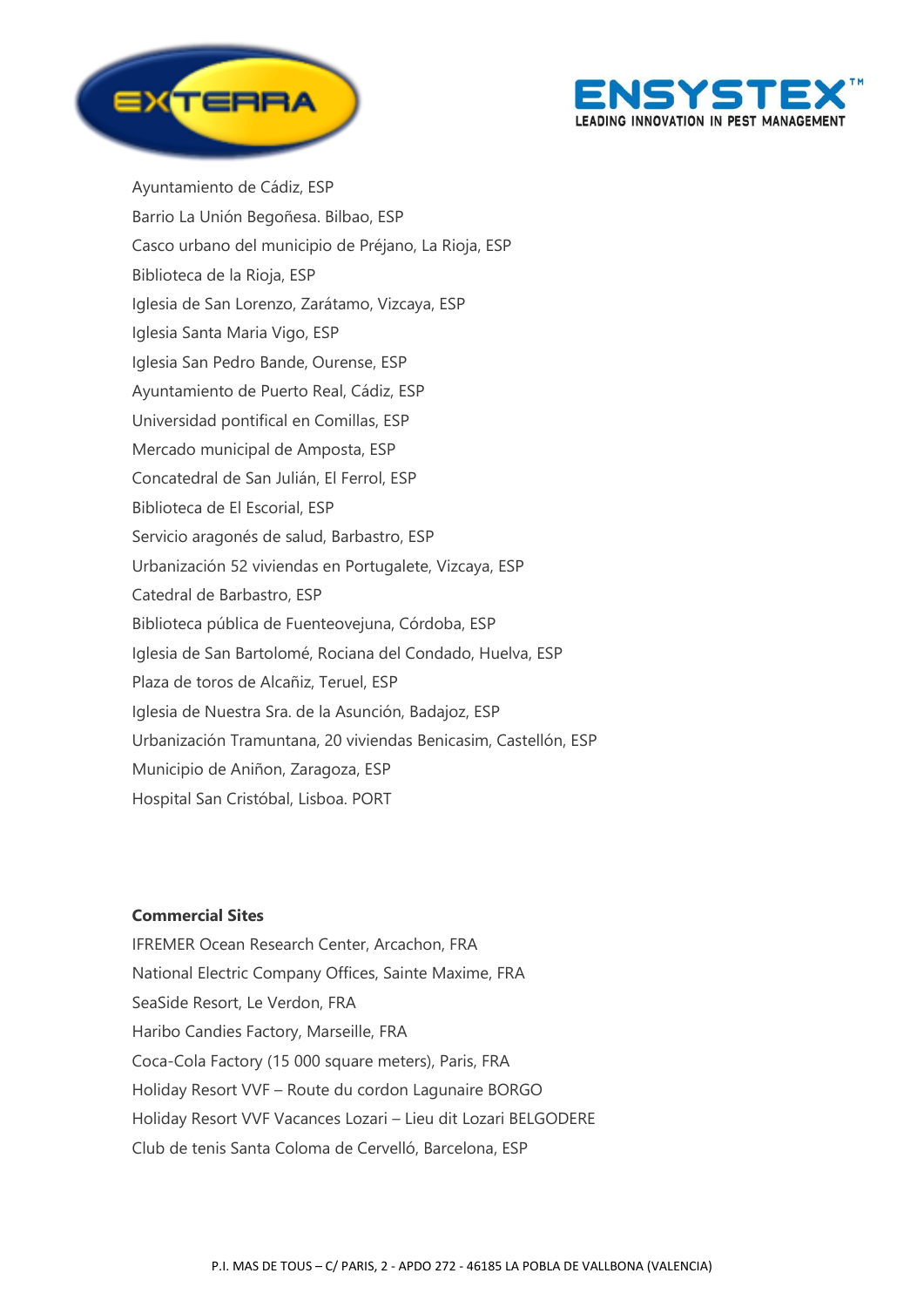



#### **Historic and Famous Sites**

Richelieu Historic Station and Railways (55 000 square meters), FRA Sainte Marie d'Orbieu Abbey (8th Century), Lagrasse, FRA Girondins de Bordeaux Soccer Team Training Complex, Bordeaux, FRA Muskiz Hotel, El Haya, ESP Espana Estandar Parador, Valencia, ESP Nuria Raya, Sevilla, ESP Piraillan Oysters growers Village, Arcachon bay (120 houses), FRA Relais des Cordeillans Chateau, Loupiac, FRA Le Prieure Wine Chateau, Camarsac, FRA Fombrauge Grand Cru Wine Château, SA int Emilion, FRA Lynch Bages Grand Cru Classé Wine Château, Loupiac, FRA Antoine de Saint-Exupéry writer former house NICE Railway Station – Perpignan FRA Financial Central Office of Ajaccio – Corsica FRA Le Pentagone Building – Pietranera, Corsica FRA Costa Cruises Headquarters – La Seyne FRA Chateau de Montesquieu – La Brede FRA MACIF Insurance Headquarters – Niort FRA Chateau Bel Orme – Bordeaux FRA Village Club Lespecier (72 chalets) – Bias FRA Golf Course – Salies de Bearn FRA BNP Bank Regional Office – Merignac FRA Military Base – Bordeaux FRA Chateau Filhot – Sauternes FRA University – Talence FRA Chateau Madran – Bordeaux FRA Credit Mutuel bank in Mont de Marsan FRA Gendarmerie – Rochefort FRA Chateau Eyquem – Bordeaux FRA Bordeaux Airport in Merignac FRA Buffalo Grill Restaurant – Villenave d'Ornon FRA Chateau Lascombes – Margaux FRA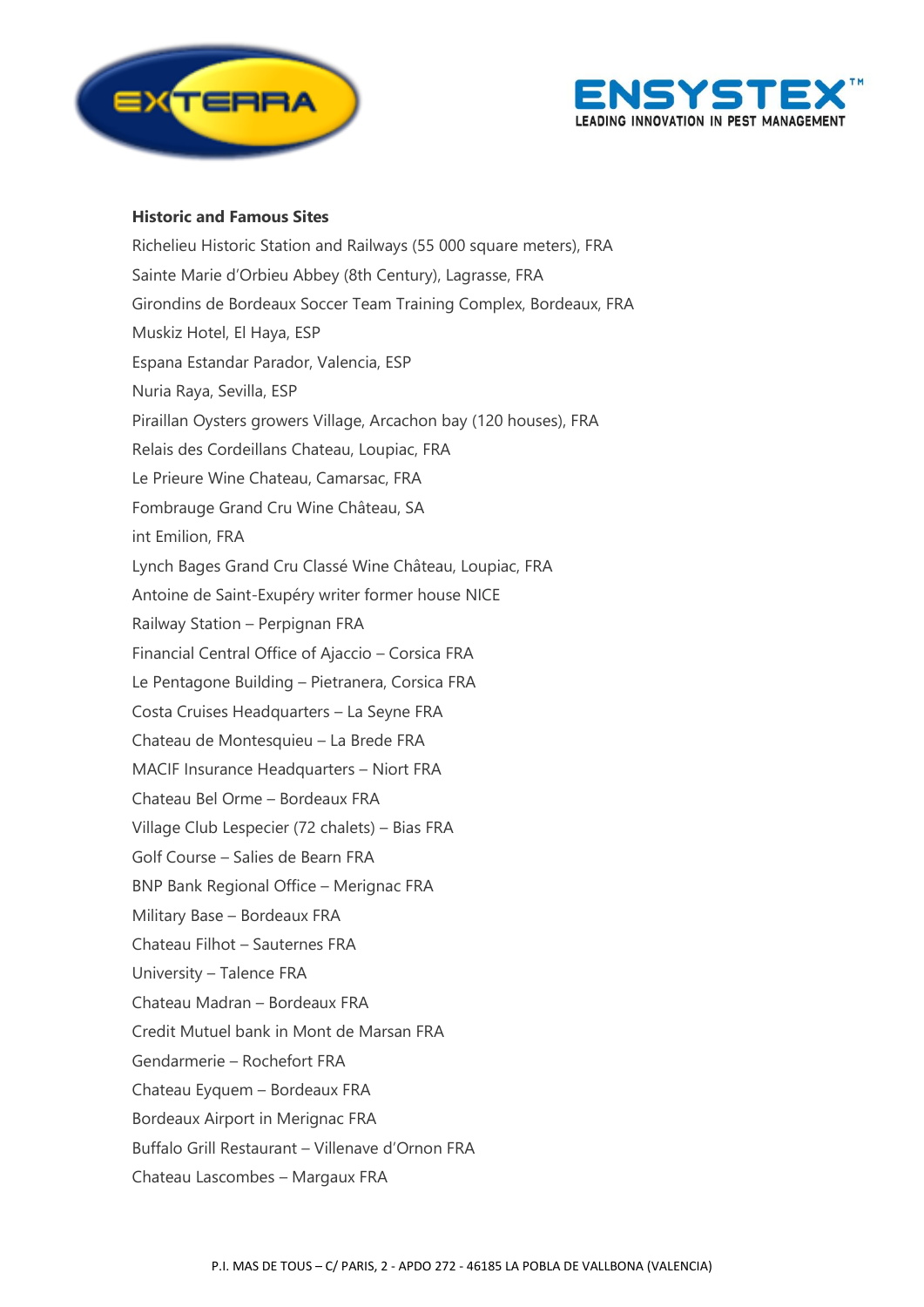



Camping Grounds – La Palmyre FRA The Entire Village of Berre les Alpes FRA Jail – Toulon FRA Instituto cartográfico de Barcelona, ESP Iglesia de Cuntis, La Coruña, ESP Masía Ventós, Olot. Edificio barroco del S. XVIII, ESP Iglesia de Arnedillo, La Rioja, ESP Casco viejo de Bilbao, manzana de viviendas de 20 comunidades de propietarios, ESP Pazo de Vilaboa, ESP Parador de Ciudad Real: 1200 m², edificado en 1629, ESP Instituto de Patrimonio Cultural de España. (IPCE), ESP Museu d'art de Cataluña, ESP Azores, Terceira. Urbanización con 50 viviendas. Proyecto coordinado con la universidad de Hangra do Heroismo. 350 estaciones, PORT Azores, Faial, Tratamiento en zona afectada por termitas en Horta. 100 estaciones de suelo, PORT

### **French Polynesia**

Four Seasons Hotel – Bora BoraFour Seasons Hotel – Bora Bora

### **Myanmar**

Shwe Kyaung, Mandalay – Ancient Monastery (Heritage Site) Australian Embassy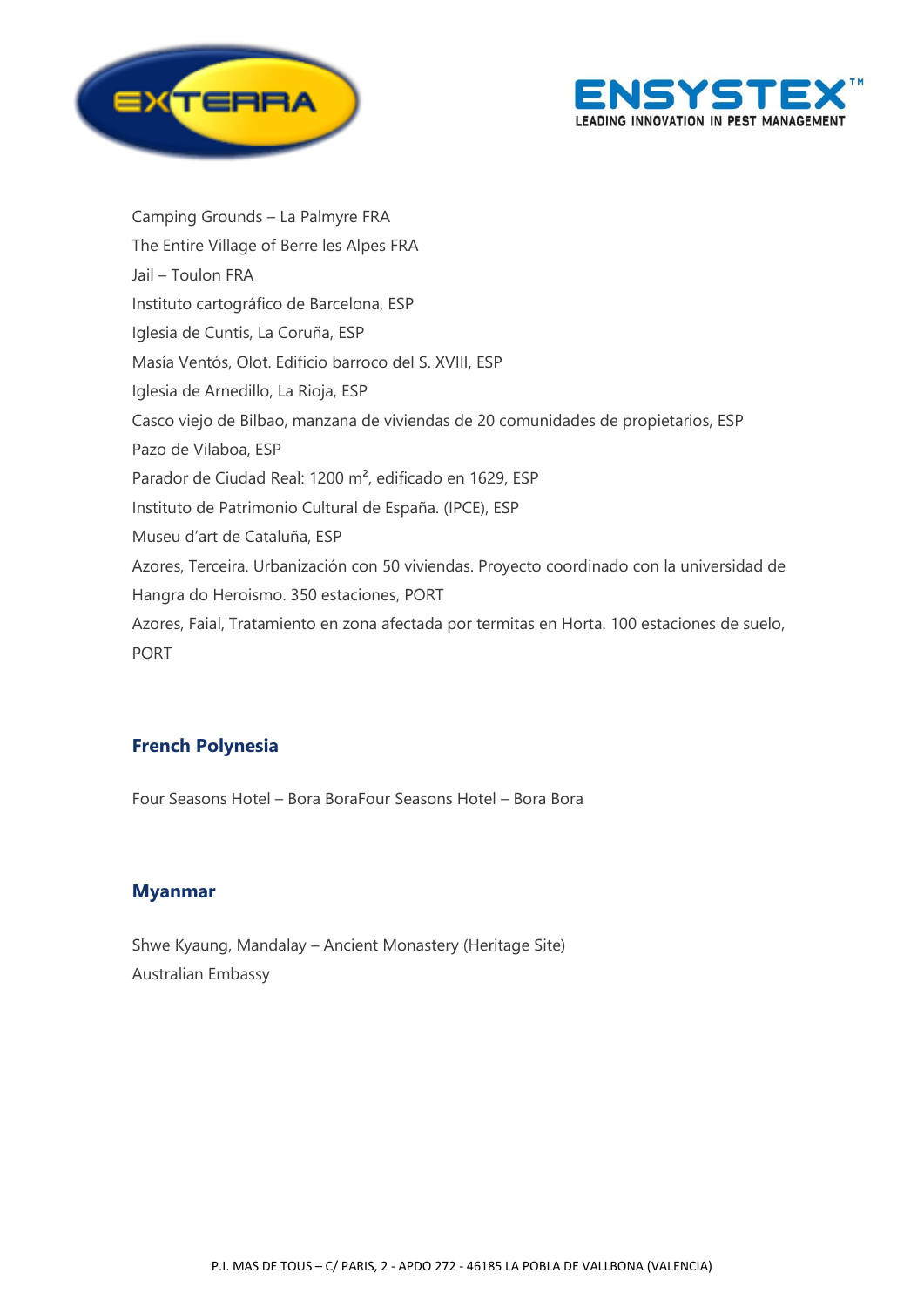



#### **Vietnam**

Maia Quy Nhon Beach Resort Vinpearl Resort & Spa Ha Long Flamingo Dai Lai Resort FLC Luxury Resort Vinh Phuc Hon Tam Resort Van Mieu Quoc Tu Giam Ha Noi Movenpick Resort Cam Ranh Ocean View Cam Ranh Selectum Noa Resort Vinpearl Resort Nha Trang Alma Resort Cam Ranh Ana Mandara Cam Ranh Imperial Hotel Vung Tau Sandy Beach Resort Danang Premier Village Da Nang Hoa Phat Steel – Dung Quoc Sandy Beach Resort Coteccons – Staff Village Senna Hue Hotel Laveranda Resort Phu Quoc J.W Marriott Phu Quoc

# **Cambodia**

Royal Palace – King'S Residence Office of the Council of Government Ministers Borey Peng Huoth – Exclusve Residential Estate Borey Chip Mong Land – Exclusve Residential Estate Premier Centre – Wedding Recption Hall Australian Embassy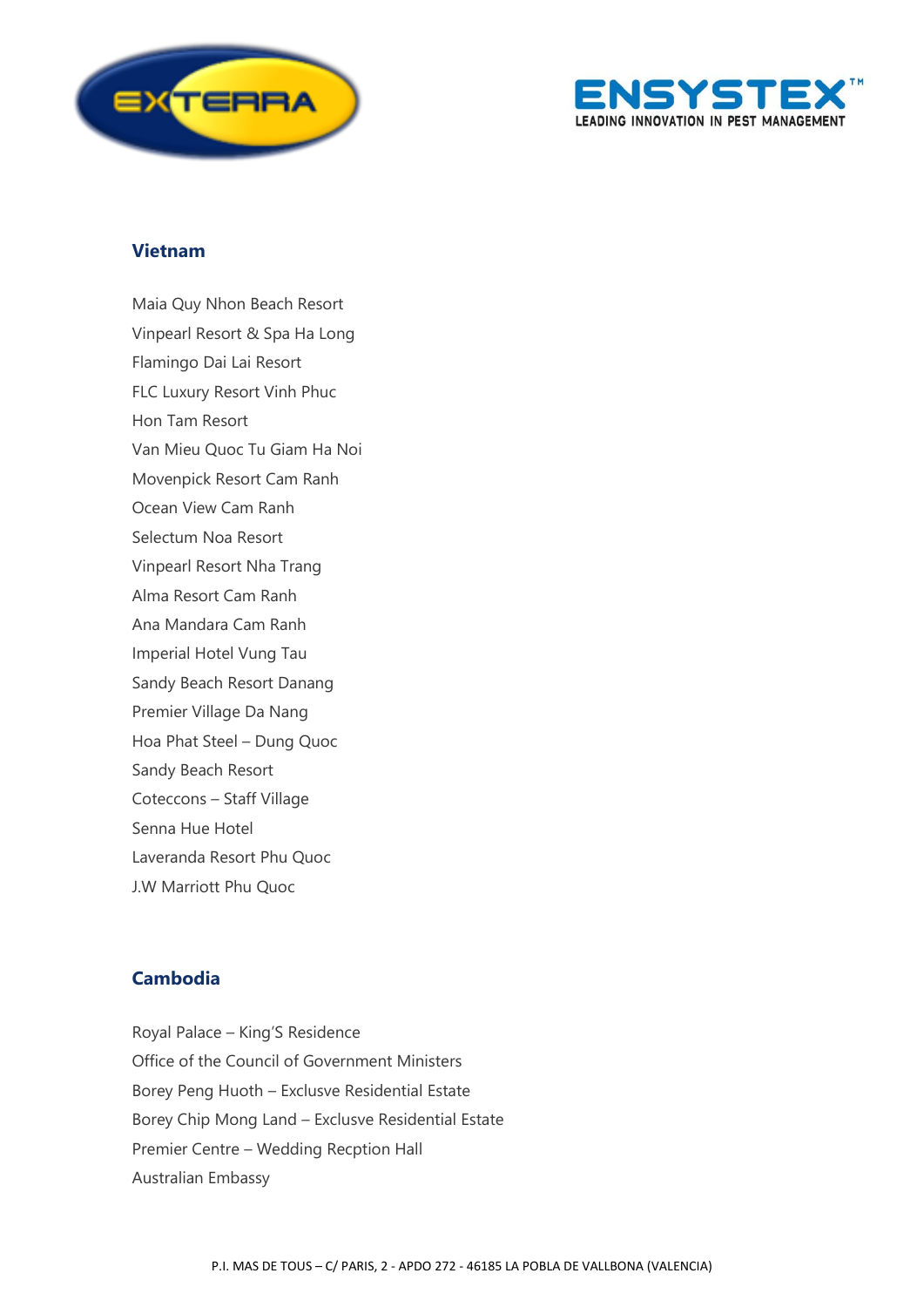



Angkor Wat (UNESCO) Temples Songsaa Private Island Bellevue Serviced Apartments Quantum Apparel Krystal Hotel Anina Building Warehouse for Home Living Takmao N.C.X. Limited Huotex Co., Ltd Naga World Sofitel Phokeetra US Embassy

### **Nepal**

Australian Embassy Durga Bhawan – 100+ years old palace Japanese Embassy Austrian Embassy US Ambassador's residence Kamalakunja (ex king's res) Chancery Office Chief Justice Building Kathmandu Eye Hospital